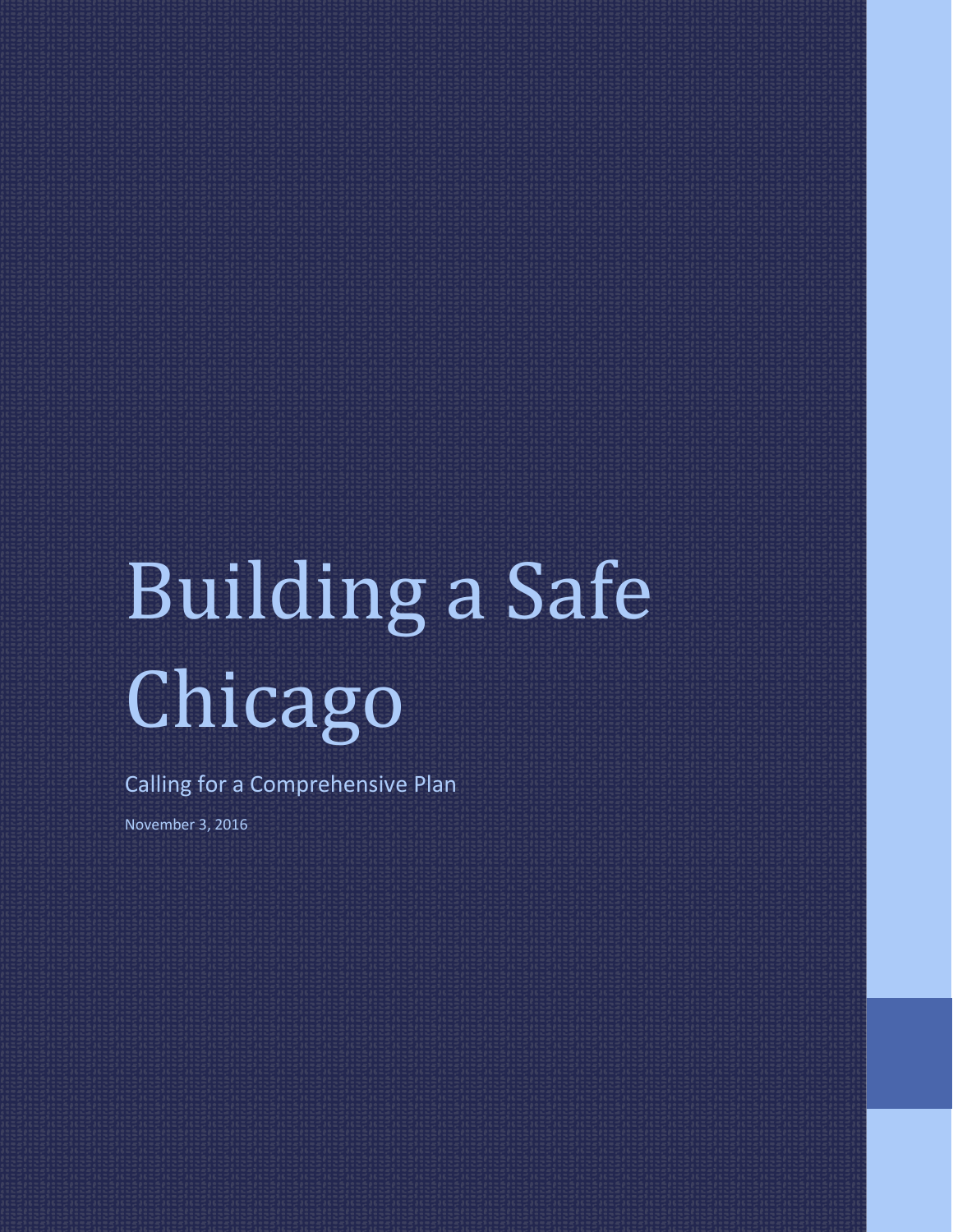#### **Signatories**

- American Civil Liberties Union of Illinois
- AIDS Foundation of Chicago
- BPI
- Cabrini Green Legal Aid
- Chicago Alliance Against Sexual Exploitation
- Chicago Coalition for the Homeless
- Chicago Council of Lawyers
- Chicago Urban League
- Children & Family Justice Center, Bluhm Legal Clinic, Northwestern University Pritzker School of Law
- Communities United
- Community Renewal Society
- Criminal & Juvenile Justice Project, Mandel Legal Aid Clinic, University of Chicago Law School
- Earthheart
- Enlace Chicago
- First Defense Legal Aid
- Health & Medicine Policy Research Group
- Illinois African American Coalition for Prevention
- Illinois Children's Mental Health Partnership
- Illinois Collaboration on Youth
- Illinois Consortium on Drug Policy
- Illinois Council Against Handgun Violence
- Illinois Justice Project
- Jewish Council on Urban Affairs
- John Howard Association
- Juvenile Justice Initiative
- Kenwood Oakland Community Organization (KOCO)
- Lawndale Christian Legal Center
- Leaders Up
- League of Women Voters of Chicago
- League of Women Voters of Illinois
- Mikva Challenge Juvenile Justice Council
- Mikva Challenge Teen Health Council
- Mothers Against Senseless Killings
- New Life Centers of Chicagoland
- New Moms, Inc.
- Peace and Justice Committee, St. Nicholas Church
- People for a Safer Society
- Planned Parenthood of Illinois
- Precious Blood Ministry of Reconciliation
- Restore Justice Illinois
- Safer Foundation
- Sargent Shriver National Center on Poverty Law
- Strengthening Chicago's Youth
- Target Area DevCorp
- Treatment Alternatives for Safe Communities (TASC)
- United Congress of Community & Religious Organizations
- Uptown People's Law Center
- Voices for Illinois Children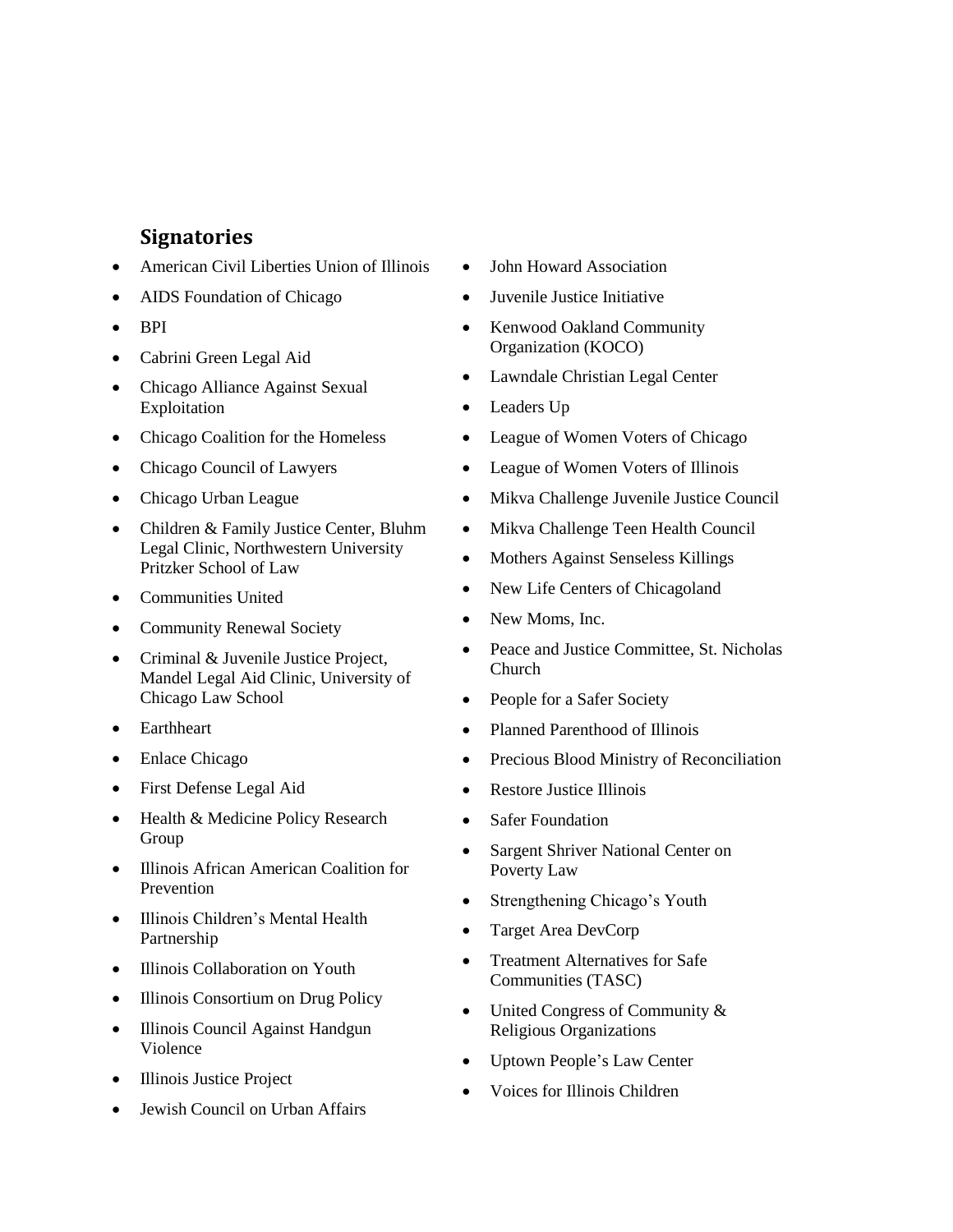## Building a Safe Chicago

Calling for a Comprehensive Plan

Within the last two years, decades of homicide reduction in Chicago have not only slowed, but sharply reversed. It is too early to tell whether our increased gun violence will become part of a longerterm pattern, or is a temporary deviation from an overall decline. What we do know is that several of our neighborhoods are – and have been – experiencing persistent and disproportionately high levels of violence. It ripples through families and communities and should be a matter of concern to every Chicago resident. We need to focus on doing what works. It may seem difficult to abandon longstanding but failed policies and embrace accountability, but it is simplistic and wrong to characterize the justice system as insufficiently punitive and to prioritize temporary crime suppression tactics over lasting crime reduction strategies. Experts have cautioned that we cannot arrest,<sup>1</sup> prosecute,<sup>2</sup> or imprison<sup>3</sup> our way out of the problem. In this document, we call for a comprehensive plan on a scale adequate to address root causes of violence, setting out five core components of such a plan and offering smart tools for decision-making.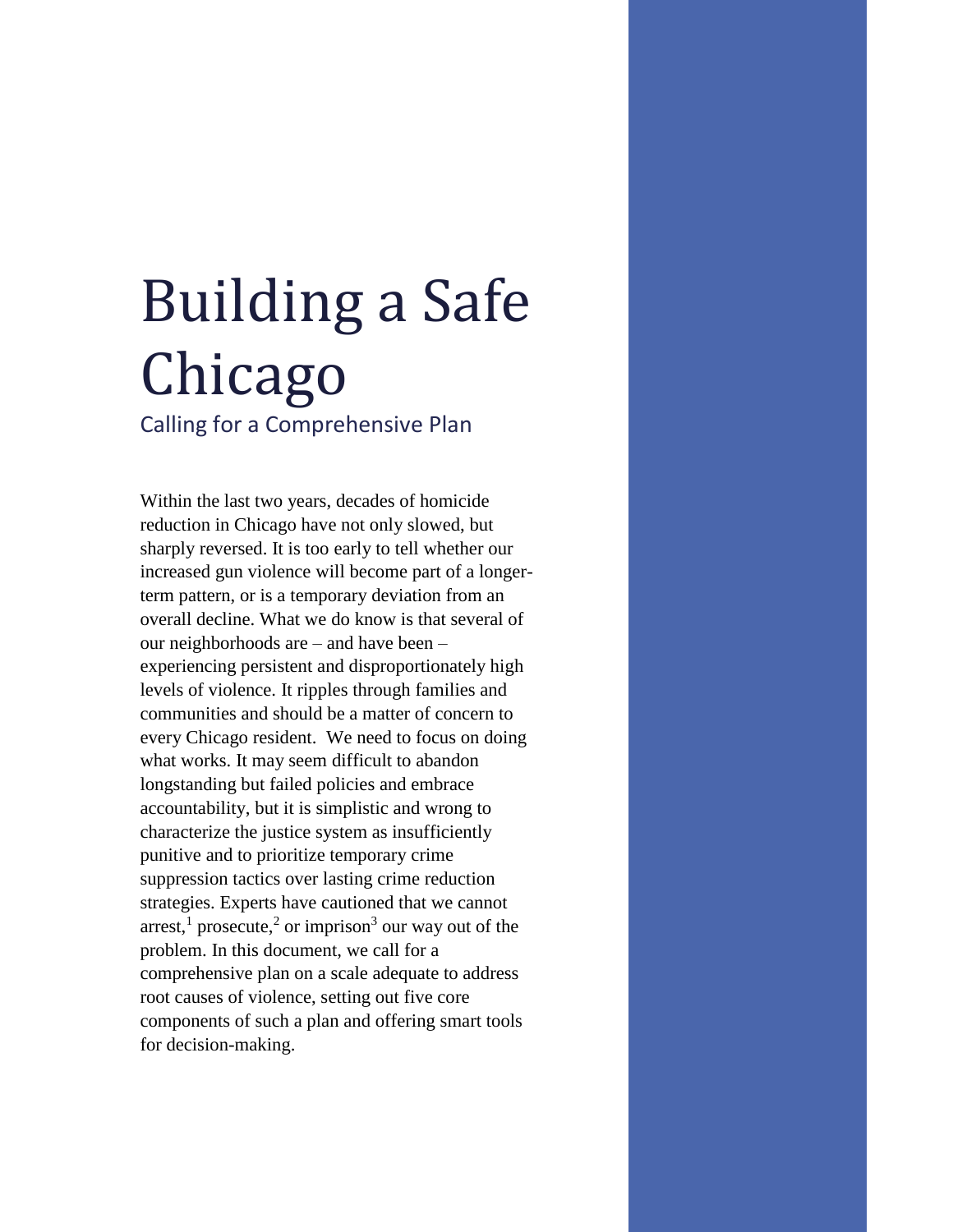## **Background**

Highly-politicized national attention to gun violence in our city began in earnest with the 2008 election of a Chicagoan to serve as the first African-American President of the United States.<sup>4</sup> Increasing over the course of eight years of vigorous local and national debate about guns, race, policing, and crime (culminating in the present election cycle), the political intensity surrounding discussions of Chicago has thwarted progress toward sound antiviolence policy in our city at least as often as it has fostered it. Chicago's issues are urgent and serious, with distinctive complicating factors, but the underlying nature of our problems is far from unique among American cities.

<span id="page-3-0"></span>In recent years, our state has increased penalties for firearm possession six times, instituting new mandatory minimum sentences.<sup>5</sup> As a result, the number of Illinoisans incarcerated for possessing a weapon in violation of licensing laws tripled, while arrests remained flat.<sup>6</sup> Consistent with research showing that sentence severity is unlikely to deter violent crime,<sup>7</sup> homicide rates fell no faster here than they did in states which had not increased such sentences -- and seem to have increased at a faster pace.

<span id="page-3-1"></span>Yet claims persist that still-longer prison terms for unlawful gun possession, including further constraints on impartial sentencing by a judge, are necessary in order to address gun violence. Lively policy discussions of the matter in the Illinois General Assembly in 2013 revealed that our state's longstanding practice of lengthening prison terms piecemeal and in isolation as a rash response to crime has contributed to debilitating, overcrowded, and counterproductive levels of incarceration. Public calls for a complete reevaluation of the nature and function of Illinois' criminal justice system resulted in the creation of a bipartisan legislative committee in 2014<sup>8</sup> and the commitment of Governor Bruce Rauner in February 2015 to reduce state prison population  $25\%$  by  $2025<sup>9</sup>$  Yet, over the course of 45 committee meetings as of this writing, neither body has convened a thorough discussion of whether any of the current mandatory minimum prison terms for gun possession are consistent with best practices.

Worse, despite years of near-constant local media coverage of gun violence, Chicago remains without a comprehensive plan to prevent and respond to it. Such a plan is sorely needed. Residents of our city, like all Illinoisans, deserve an approach in which seriousness of purpose is conveyed by justice system results, not longer and more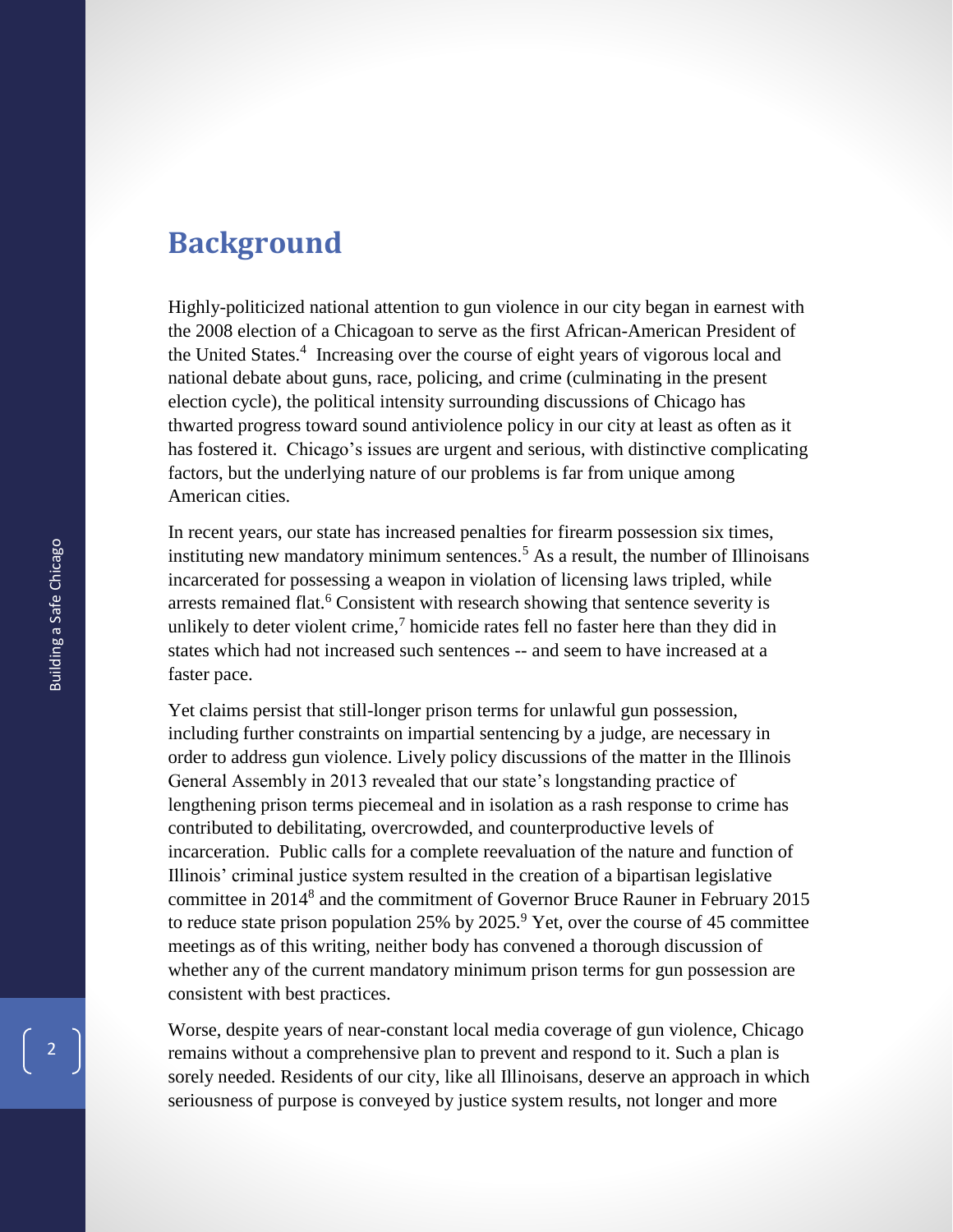mandatory prison terms. Residents of our city, like all Illinoisans, cannot afford more blame-shifting and cost-shifting in lieu of investment to prevent violent crime.

There are innumerable bright spots – individual community members, organizations, service providers, teachers, businesses, philanthropists, pastors, police officers, justice personnel, and policymakers who focus each day on building positive change. But too often, their ingenuity and best efforts are undercut. Promising practices are not brought to scale, struggle in implementation, or are adopted reluctantly and in name only, only to be abandoned at the first sign of difficulty. Systems suffer from routine lack of program assessment, fidelity, and transparency. Meanwhile, bedrock public services and supports relied upon by hundreds of thousands of Chicagoans suffer death by a thousand cuts, widening historic and racialized gaps in opportunity, health, education, and safety. The deep-end criminal justice system, unreasonably expected to compensate for all of the above, is characterized as our first political priority or our only remaining hope, despite the fact that it is our most expensive and least effective tool.

Chicago can do better. We call on residents, media, and stakeholders alike to redirect Chicago's immense political will away from reactionary and unproven policies, and to focus exclusively on developing a truly comprehensive public safety and violence prevention plan -- one that is grounded in principles of effectiveness, system accountability, and equity. Such a plan will: 1) put public health first; 2) reduce illegal handgun availability; 3) tailor punishment to the crime; 4) ensure police effectiveness, and 5) invest to achieve equity.

## **I. Put Public Health First**

In civic society, individual and community safety is a paramount goal; and Chicago's safety is threatened by gun violence that is contagious within social groups, in the manner of many diseases.<sup>10</sup> Although it can seem inevitable to residents whose daily lives are most severely impacted, gun violence – like all social epidemics of violence – is both treatable and preventable. Effectively preventing and controlling violence requires a multi-faceted, collaborative, trauma-informed public health approach that addresses the complex factors underlying violence and builds on the assets of youth, families, and communities. $11$ 

Taking a public health approach to violence prevention is similar to taking a public health approach to curing disease. First, researchers, community partners, and community residents define and monitor the problem.<sup>12</sup> Then, communities identify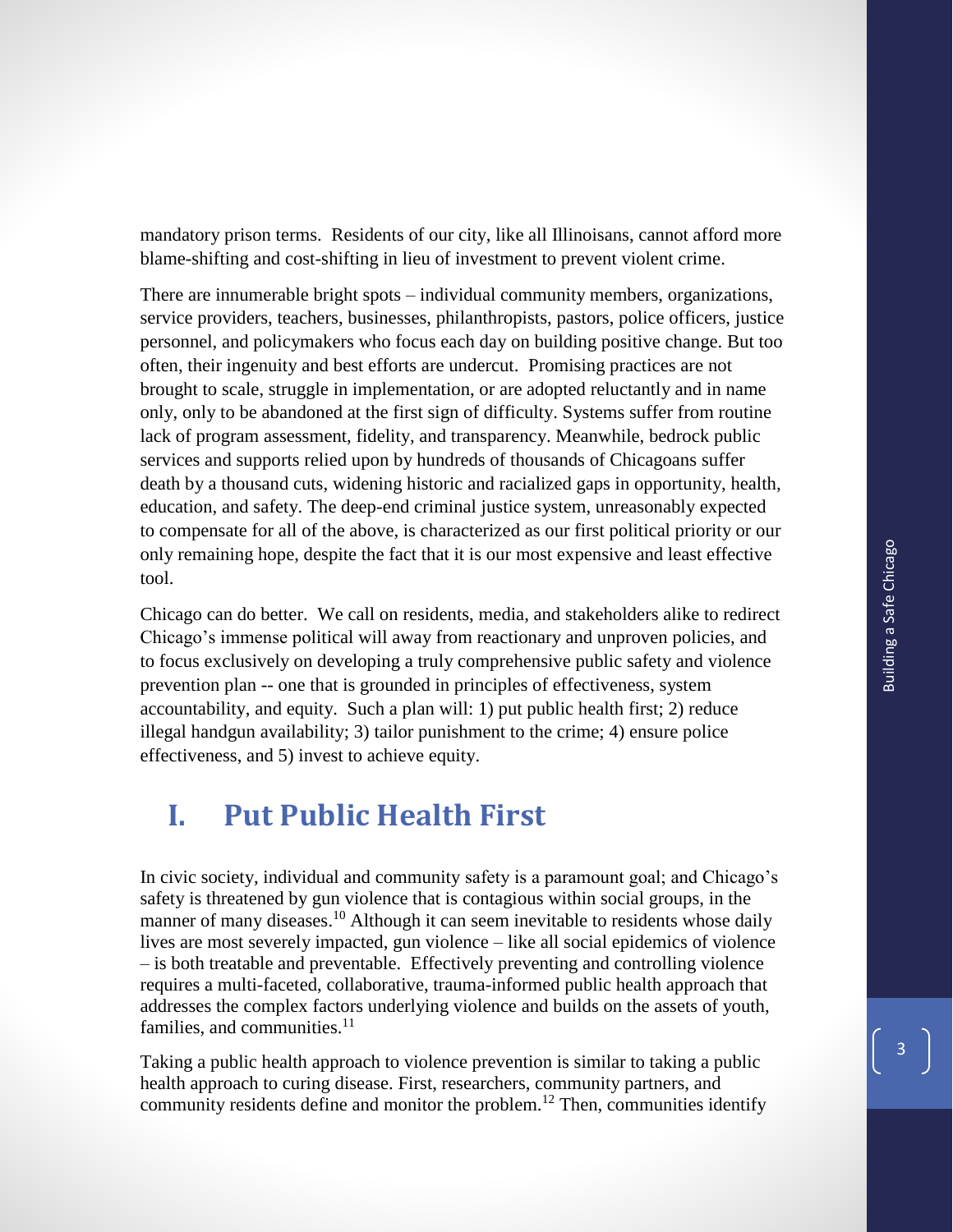the populations and locations at highest risk, uncovering both risks and protective factors, to help focus prevention efforts.<sup>13</sup> Next, groups develop and test evidencebased strategies and programs to address violence at the individual, family, community, and societal levels.<sup>14</sup> Finally, coalitions assure wide-scale adoption of successful evidence-based methods, by educating about violence prevention and fostering partnerships to strengthen, expand, and generate new efforts.<sup>15</sup>

The Centers for Disease Control and Prevention-funded Urban Networks to Increase Thriving Youth Through Violence Prevention ("UNITY") led by the Prevention Institute have developed a set of recommendations for a comprehensive approach to community violence prevention based on input from stakeholders in the nation's largest cities and on evidence regarding the effectiveness of the approaches.<sup>16</sup> UNITY has identified the following key characteristics in choosing strategies to prevent violence:

- <span id="page-5-0"></span>• Reduce risk factors and increase resilience factors
- Strengthen communities, families and young people
- Oriented to changing norms about violence
- Place- or population-based
- Prioritize prevention
- Balance immediate, intermediate, and long-term priorities
- Brought to scale
- Culturally competent and relevant
- Developmentally appropriate. $17$

UNITY has recommended the following strategies that share these characteristics:

Primary prevention, or "upfront," strategies are those that everyone needs to be safe and thrive.<sup>18</sup> These include:

- **Positive early care and education** fosters age-appropriate social, emotional, and cognitive skill development within the context of strong attachments and relationships.<sup>19</sup> An excellent local example of positive early care is Educare, an organization of schools seeking to combine high-quality education with community-based programs for low-income families.<sup>20</sup> The first Educare school was founded on Chicago's South Side and inspired the development of Educare schools across the country. $^{21}$
- **Positive social and emotional development** supports a process of growing self-awareness and self-regulation, often measured by an ability to pay attention, make transitions from one activity to another, control impulses, and cooperate with others.

4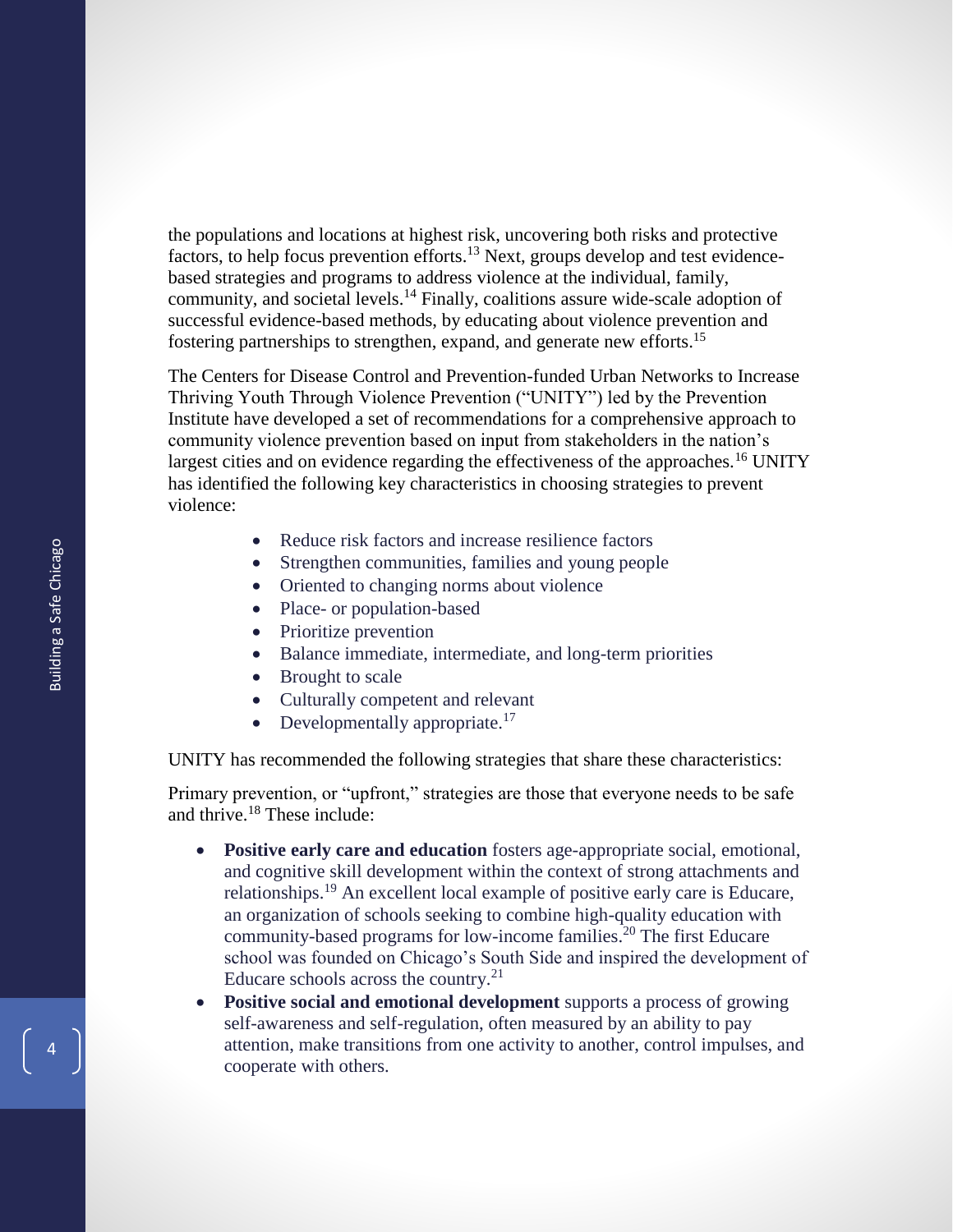- **Parenting skills** programs train parents and other caregivers on developmental milestones and culturally appropriate, effective parenting practices to support a nurturing, safe, structured environment. A variety of organizations in Illinois deliver evidence-based parenting programs, including Educare,<sup>22</sup> Be Strong Families,<sup>23</sup> the Changing Children's World's Foundation,<sup>24</sup> Metropolitan Family Services,<sup>25</sup> and Parenting 4 Non-Violence.<sup>26</sup>
- **Quality after school programming** provides safe and enriching activities with structure and supervision during non-school hours.
- **Youth leadership** programs support and engage young people in decisionmaking and give them age-appropriate authority.
- **Social connections in neighborhoods** strengthen ties (characterized by trust, concern for one another, willingness to take collective action for the community good, and increased social sanctions against violent behaviors) among neighbors and community members.
- **Universal, school-based violence prevention** strategies foster a positive and safe school climate in which young people learn violence prevention skills (e.g., conflict resolution, impulse control, anger management, problem solving, empathy, bystander, and anti-bullying). Illinois was the first state to require schools to address social-emotional learning and many districts, including Chicago Public Schools, have implemented evidence-based programs to support social-emotional learning universally and for youth at risk.<sup>27</sup>
- **Economic development** strategies improve economic conditions and viable non-criminal economic opportunities with training and support for communities, families, and youth most at risk for violence.

Secondary prevention, or "in the thick," strategies are those designed for people who may be at increased risk.<sup>28</sup> These include:

- **Mentoring** provides supportive, non-judgmental role models who can form a strong and enduring bond with young people who are at risk. Chicago programs such as Becoming A Man have been shown to have positive outcomes.<sup>29</sup>
- **Mental health services** ensure early identification and provision of quality, affordable, therapy and support to address trauma and anxiety and to enhance coping skills.
- **Family support services** provide integrated family services (e.g., therapy, case management, home visiting, income support, employment services and support) to families in need so that they are able to achieve self-sufficiency and foster nurturing and trusting relationships within the family. The ability of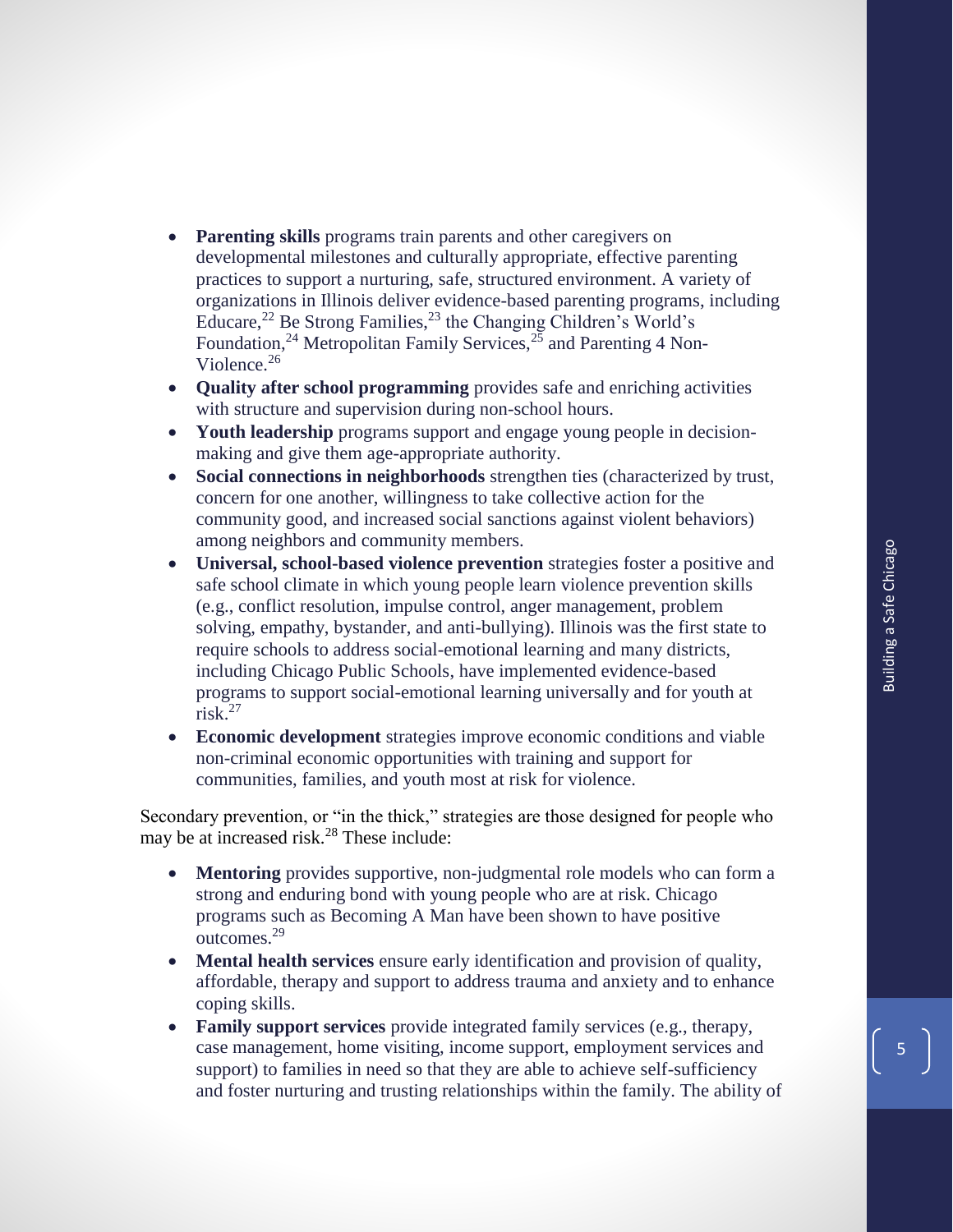human services organizations to provide this type of comprehensive array of services has been seriously jeopardized by the budget situation in Illinois.

 **Conflict interruption/street outreach** programs reduce violence, injury, and lethality through detection, interruption and de-escalation with street outreach workers in highly impacted neighborhoods and change the thinking and behaviors of the highest risk persons. Illinois has substantially reduced these programs as well. 30

Tertiary prevention, or "aftermath," strategies deal with the consequences of violence after it has occurred to reduce the chances it will re-occur.<sup>31</sup> These include:

- **Mental health services** ensure provision of quality, affordable mental health and substance abuse treatment (including individual, group, and/or family therapy) and ongoing support for young people who have already demonstrated violent or seriously delinquent behavior to reduce the risk of future violence and crime. Illinois' behavioral health system has significant inadequacies. <sup>32</sup> Proposed changes, such as allowing use of Medicaid funds for crisis intervention training for police officers and allowing Medicaid reimbursement for behavioral health services in the last 90 days of incarceration, are likely to have direct effects on reducing violence.<sup>33</sup>
- **Successful reentry** programs support a successful transition from a period of incarceration/detention to the community and reduce recidivism with services during incarceration and extending to post-release (e.g., housing assistance, job placement and support, education support, case management, income support, restorative justice, family support, substance abuse and mental health services, tattoo removal).

Many of the public health strategies described above may seem deceptively familiar to Chicago policymakers. But scale, staffing, population targeting, program fidelity and evaluation – all of which require multi-year, multi-agency, intergovernmental strategy and stable funding – are critical elements. Failing to implement a comprehensive approach to violence prevention is the equivalent of delivering a single vaccination: protective for the individual, but doing nothing to eradicate a problem as it cannot affect contagion and disease within the larger population.

It is important to note that the CDC-funded UNITY approach is an all-inclusive, prioritized strategic plan to prevent violence. It is a scaffolding on which to build a comprehensive public health approach and bring it to scale to sufficiently cover each of the recommended populations. It should not be used as an a la carte menu to selectively fund or cut programs in isolation, but as a complete blueprint for efforts requiring sustained attention and investment.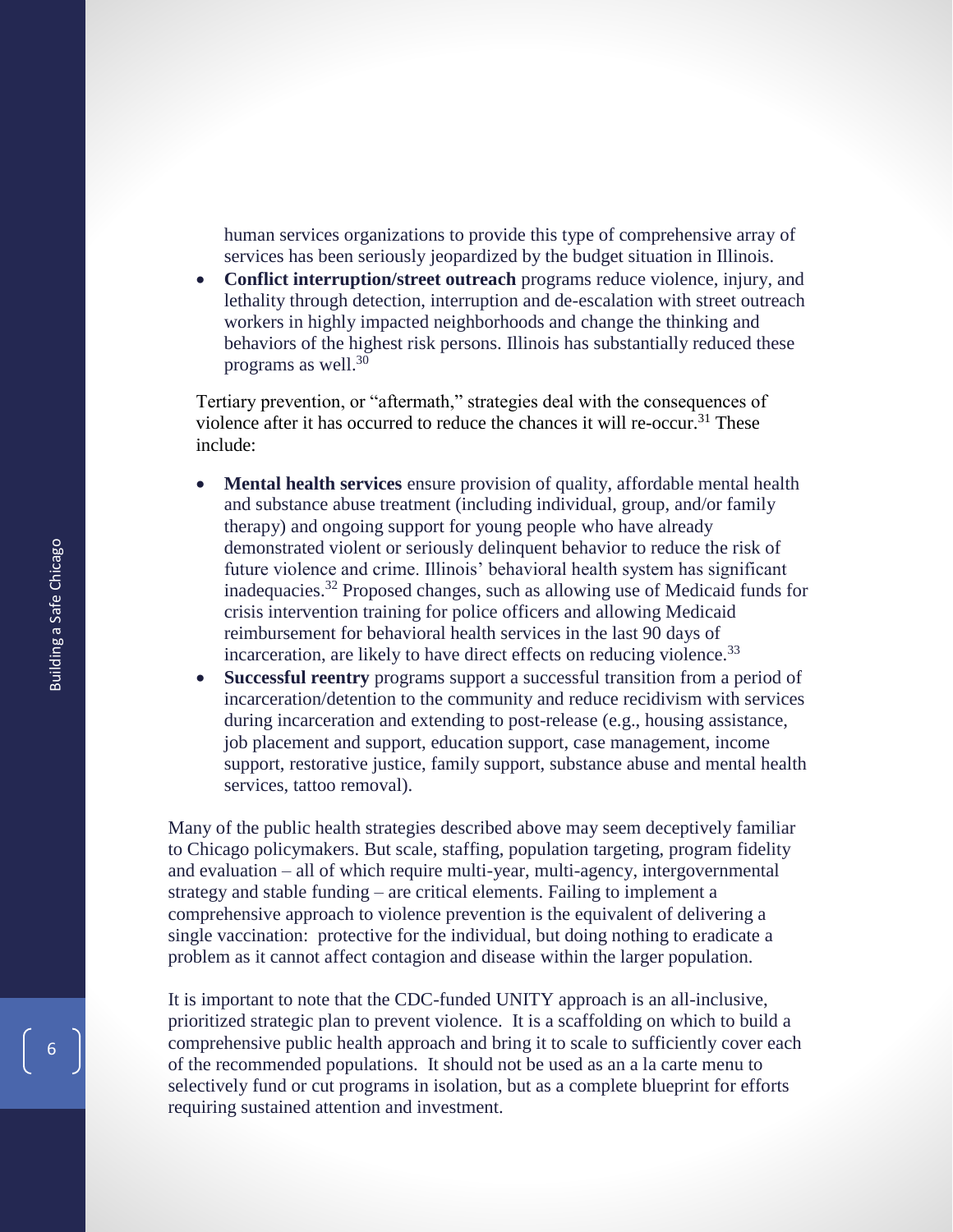**Smart Tools for Decision-Making: Put Public Health First**

- **Prevent violence, reduce risk, and treat trauma using proven approaches that include the highest-risk people.**
- **Design, build, fund, and assess a comprehensive plan to keep Chicagoans safe, using a collaborative public health process.**
- **Consistently prioritize public health approaches -- especially prevention – including during upward trends in violence.**

## **II. Reduce Illegal Handgun Availability**

As described in the previous section, violence prevention that includes addressing the social conditions that create cycles of trauma and violence, as well as driving demand for illegal weapons, must be a top priority. But attention to supply makes a difference as well – gun access is of course instrumental to gun violence. Guns make violence more lethal; despite similar rates of overall violence, firearm homicide rates among American adolescents and young adults are eight times higher than rates in other high-income countries.<sup>34</sup>

In many respects, our state gun regulations are tough but fair; the Law Center to Prevent Gun Violence rates Illinois laws a "B+" – more than one full letter-grade higher than any other non-coastal state.<sup>35</sup> Illinois shares a border with six states that have significantly looser gun laws, including two "F" states.<sup>36</sup> Accordingly, 60% of guns confiscated in Chicago from reputed gang members originated out-of-state.<sup>37</sup>

Due to federal funding that has been largely frozen by Congress, influenced by the lobby of a gun industry whose products are frequently traded on illegal secondary markets, very little national research exists on illegal gun prevalence. This makes it difficult to compare Chicago's handgun habits (e.g. rates of ownership, possession, and trade) with those in peer cities. Existing research on the secondary gun market in Chicago does show that fifteen percent may come through straw purchasers who are buying the guns on behalf of a prohibited person.  $38$ 

Gun dealers are the most critical link between gun manufacturers and the public, according to the Bureau of Alcohol, Tobacco & Firearms (ATF).<sup>39</sup> While most gun dealers operate responsibly, 90% of crime guns in the United States can be traced to only 5% of gun dealers – and a handful of the most notorious are based in Illinois.<sup>40</sup> Our state does not currently license gun dealers, who must only be licensed by the ATF – a chronically-understaffed federal agency with capacity to inspect a gun dealer only about once every 17 years.<sup>41</sup>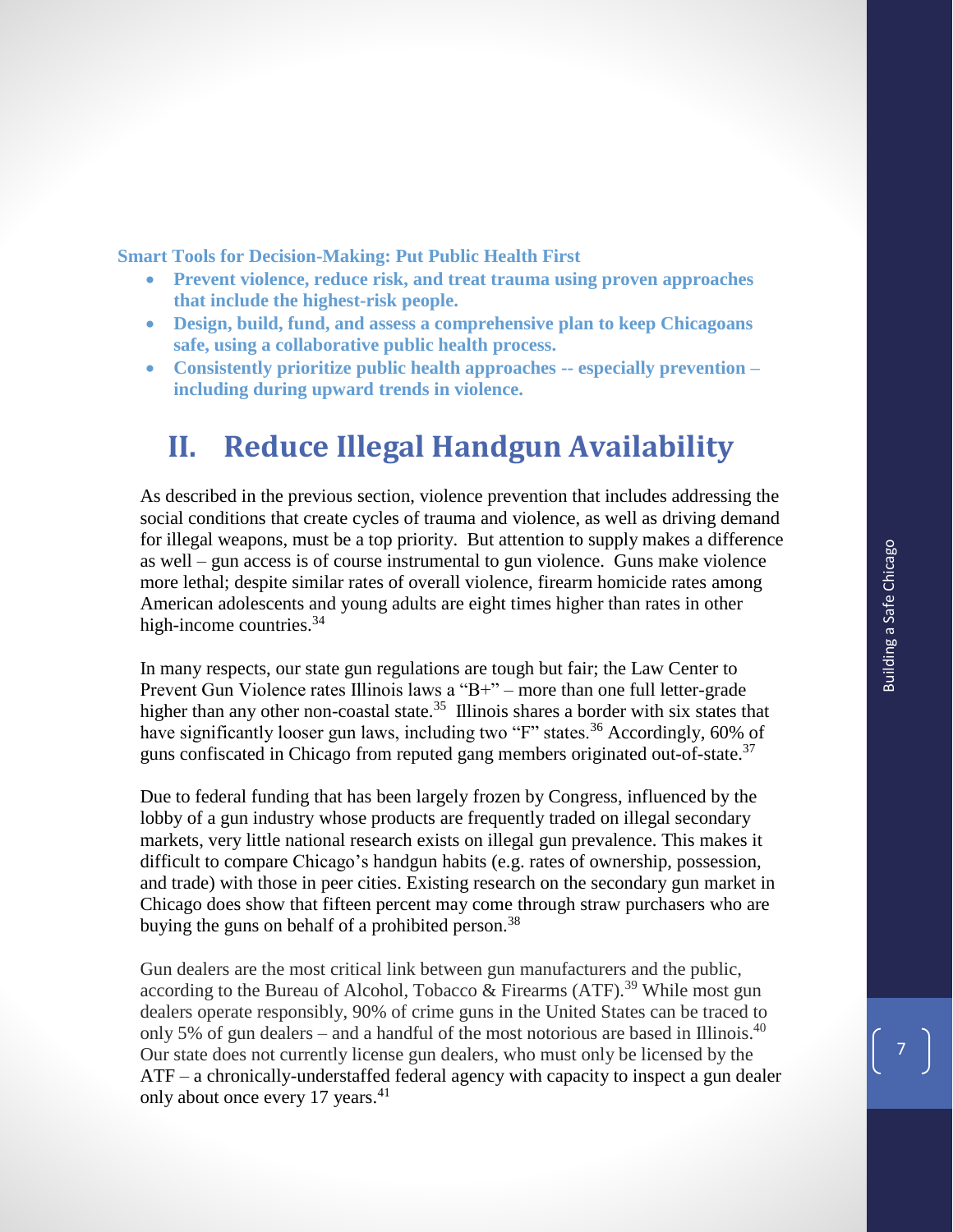Fifteen states and the District of Colombia have a licensure requirement. In total, 26 states have enacted some sort of dealer regulation to fill gaps in federal firearms laws and to make sure gun dealers are behaving responsibly.<sup>42</sup> State gun dealer licensure would require videotaping of sales, control of inventory to avoid unreported loss, and background checks for employees, which can reduce the number of problematic dealers and interrupt the flow of illegally-transferred guns.<sup>43</sup>

**Smart Tools for Decision-Making: Reduce Illegal Handgun Availability**

- **Require Illinois gun dealers to be licensed, in order to:**
	- o **Track lost or stolen gun shop inventory.**
	- o **Identify and track probable straw purchasing incidents.**
	- o **Focus enforcement efforts on the small number of bad-actor dealers.**

## **III. Tailor Punishment to the Crime**

Chicagoans are now familiar with formulaic press releases indicating that a certain gun-related tragedy could have been averted if only the shooter – or the shooting victim, or both – had served a longer prison sentence for having possessed a gun. Such stories are both literally true and highly misleading. If Adam is behind bars today, he cannot shoot Ben on the street today. But if Carl takes over Adam's drug business when he goes to prison, Carl might shoot Ben today.<sup>44</sup> Or Adam may leave prison more likely to shoot Ben than he was when he was sent away.<sup>45</sup> Adam's son Darrin is more likely to grow up in poverty and experience family instability.<sup>46</sup> On the other hand, if Adam is *not* locked up for gun possession, chances are good that he actually *won't* shoot Ben<sup>47</sup> – especially if the reasons he was carrying a gun in violation of the law are investigated and resolved.

<span id="page-9-1"></span><span id="page-9-0"></span>Illinois is in a period of rapid flux when it comes to possessing loaded handguns in public.<sup>48</sup> This used to be highly illegal, no matter what – and our gun possession laws are written as though everyone who breaks them intends imminent violence ("aggravated unlawful use of a weapon"). $49$  This is more than just a terminology issue; gun possession is also sentenced more heavily than some violent crimes.<sup>50</sup> Just prior to legalized concealed-carry, penalties for unlawful gun possession were increased six times from 2000-2012, tripling the number of weapons offenders in Illinois prisons. $51$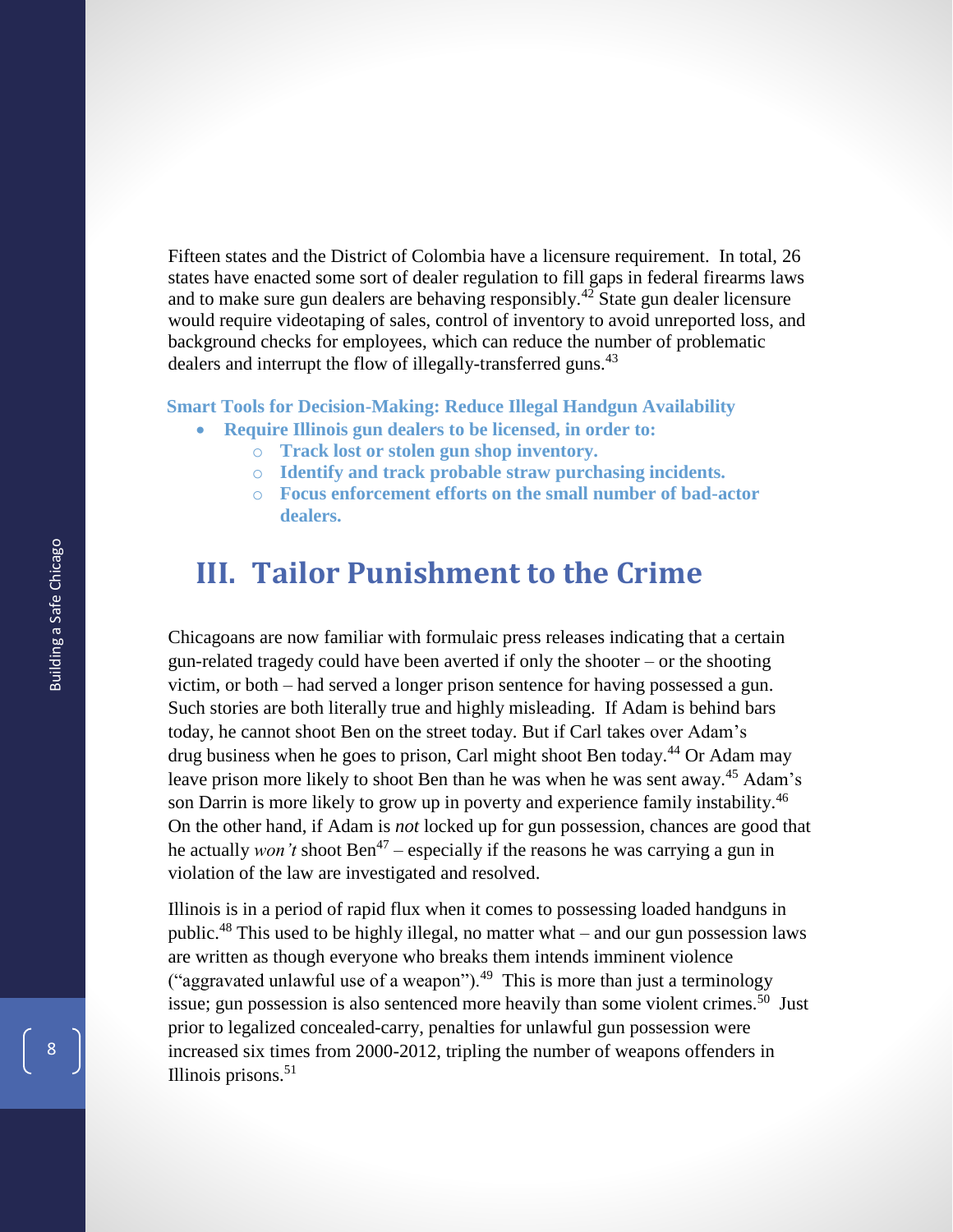#### **Responding to Risk and Correcting Behavior**

<span id="page-10-0"></span>Gun possession, including unlawful possession, is highly prevalent behavior;<sup>52</sup> is usually defensive (not offensive) in motivation,  $5<sup>3</sup>$  and yet is associated with both increased risk of victimization and with increased aggression.<sup>54</sup> In other words: a lot of people have illegally possessed a firearm – most of the time, no one notices and nothing terrible happens, but they put themselves and others at higher risk of violence.

A criminal justice system focused on correcting illegal gun-carrying behavior should:

- Incorporate a neutral assessment of individual harm, intent, and risk;
- Address behavior in a manner that addresses and decreases underlying risk; and
- Punish proportionately, in a way that allows restoration to useful citizenship.<sup>55</sup>

In Illinois, meeting any of these three objectives with our criminal code would require *rolling back* existing penalties -- not increasing them for yet a seventh time since 2000. Mandatory minimum sentences disproportionately impact people of color, while exposing people with low risk and fewer arrests to harsh penalties.<sup>56</sup> They punish people without taking intent, risk, or circumstances into consideration, while effectively transferring sentencing authority away from neutral judges and granting it to prosecutors.<sup>57</sup> Illinois law applies a mandatory minimum sentence of incarceration (no possibility of probation) to an unlicensed possessor of a loaded gun in public - even for a first offense.<sup>58</sup> In every one of the six states that border Illinois, probation is not only available for a first offense, but for a second and a third offense as well, when the circumstances warrant it.<sup>59</sup> Even California, with generally tough gun regulations and an infamous third-strike law, permits probation for both first- and second-time unlawful gun possessors.<sup>60</sup>

Comprehensive diversion assessment of every gun possession case is an important goal. Criminal penalties that increase contact with higher-risk offenders, strain families, and create economic devastation in communities seldom achieve their intended public safety goals, including via incapacitation, due to replacement and recidivism rates and individual, family, and community risk factor increase.<sup>61</sup> Additionally, such interventions neither assess nor address underlying motivations for unlawful behavior.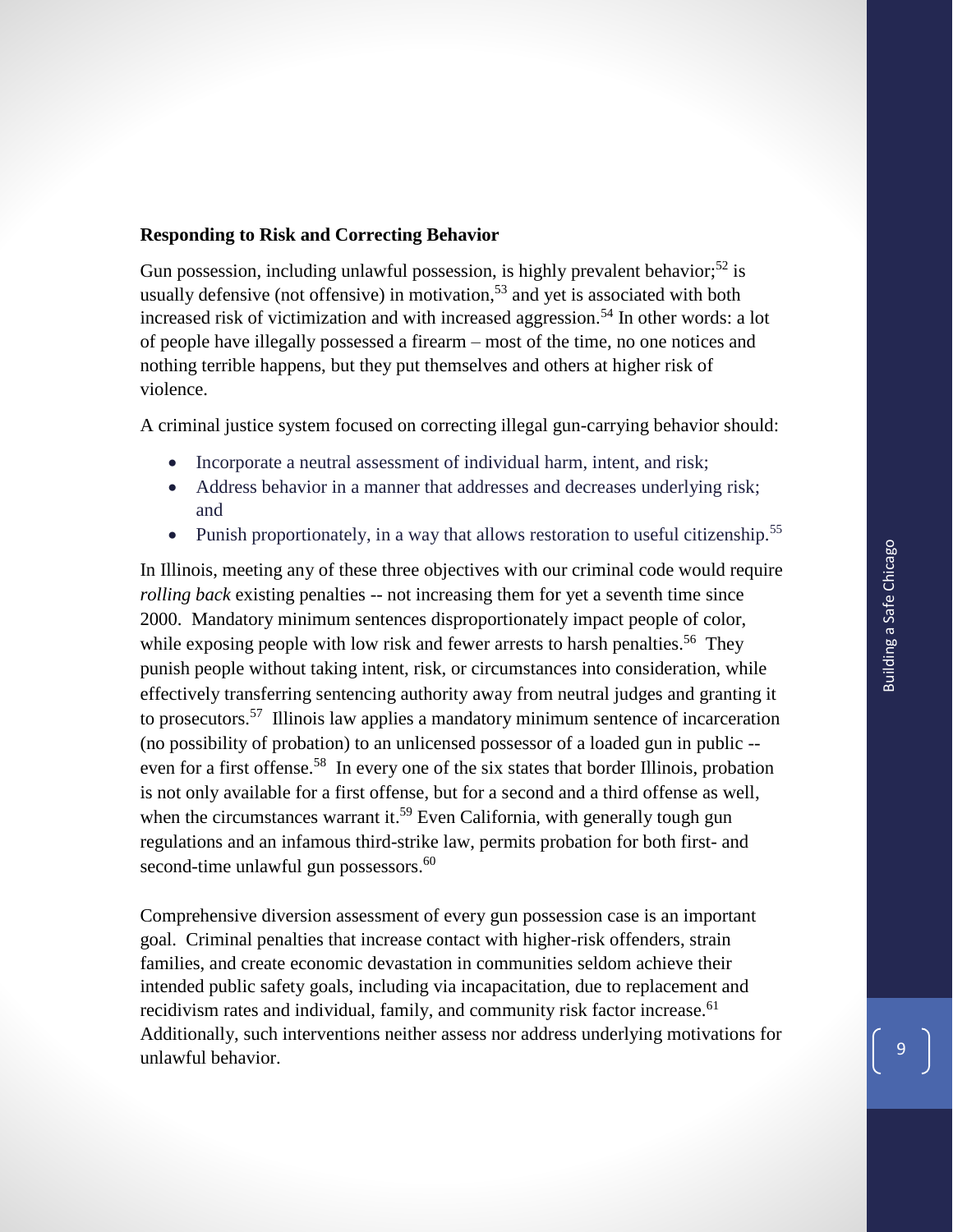Structured diversion of low-risk offenders and community-based supervision of medium-risk offenders promotes accountability, while protecting them from close contact with high-risk offenders in crowded and violent prison conditions, which is known to increase recidivism and therefore decrease public safety.<sup>62</sup> Making probation available for a crime also opens up new and better sentencing tools available to judges, including effective programs like Adult Redeploy Illinois, which uses state funds to support local services and sanctions for otherwise prison-bound offenders. <sup>63</sup> While first-time unlicensed public possession of a loaded gun is not probationable, most typical Illinois felonies are -- even on a second or third offense. A third offense of unlawful gun possession (with no co-occurring crime) carries a mandatory prison sentence of  $6-30$  years.<sup> $64$ </sup> Possessing a firearm while committing an otherwise-probationable felony in Illinois (say, unlawfully possessing a single prescription pill) carries a mandatory 15-30 years for a first-time offender. <sup>65</sup> Illinois sentences for nonviolent gun possession are not only disproportionately mandatory and lengthy when compared to regional states' penalties, they are misaligned with other crimes in Illinois, including offenses against another person, like aggravated battery.<sup>66</sup>

Paying extremely close attention to "repeat violent gun possessors" – by any definition – is essential. But the best way to ensure that someone who has a gun unlawfully does not pick up another one, nor escalate into violence, is to assess and address the reasons for their gun possession. Is it for defense in a dangerous neighborhood? Because it conveys status? To protect an illegal business? To initiate or continue a pattern of violence? Courts can respond effectively to all of these situations when judges are able to tailor a wide range of sentencing options and programs to the details of each case. Mandatory prison terms circumvent finding out what the problem is and resolving  $it - a$  true public safety priority.

#### **Prison and permanent felonies are most destructive to young people.**

Modern research is clear that the brains of adolescents and adults operate very differently from each other and that adolescence lasts longer than previously believed. Portions of the brain governing self-control and rational decision making are not fully-developed until well after the age of 18, with psychological maturity occurring near the age of 25.<sup>67</sup> Young adults' reduced ability to make rational decisions in the heat of the moment, particularly in the presence of peers, resembles the ability of younger teens as much or more than those of adults – a reality that affects not only the incidence of offending, but culpability and method of rehabilitation. <sup>68</sup> Because of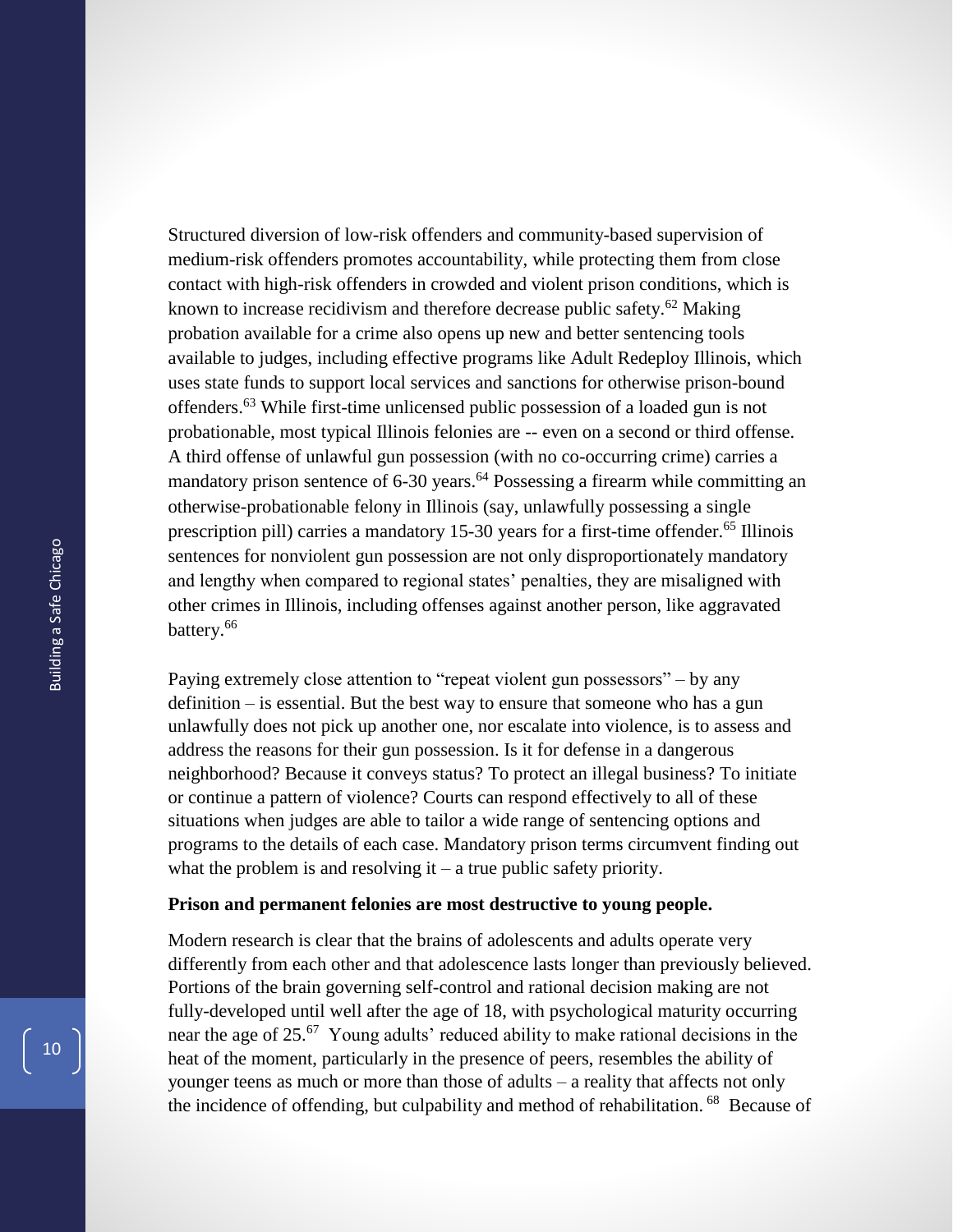the connection between developmentally-driven impulsivity and offending, young adults may not be able to be deterred by threats like adult criminal court or lifelong consequences such as felony convictions.<sup>69</sup>

Yet although many young adults engage in risky and impulsive behavior that includes illegal, dangerous, or harmful activities, most offenders aged 18-24 are right on the cusp of permanently discontinuing this behavior. This is true regardless of the type of offense; research on behaviors including gang membership, gun carrying, and drug dealing shows that, like property and violent offenses in general, involvement in these activities peaks during late adolescence and early adulthood, but quickly subsides.<sup>70</sup>

Illinois therefore gives permanent felony records and lengthy sentences in adult prisons to a large number of young people who were just about to permanently cease offending. This practice erects enduring obstacles to education, employment, and housing during the very time (transition to adulthood) when these are most determinative of life course trajectory and restoration to useful and successful citizenship. Our state's practice is expensive on the front end and self-defeating to our state's safety, economy, and human capital in the long run.<sup>71</sup>

At a minimum, young people aged 18-20 require individualized, age-appropriate intervention and adjudication modeled on the juvenile system, and young adults aged 21-24 should be eligible for suspended sanctions in criminal court, including deferred prosecution, that can allow them to more easily move past their mistakes while still being held accountable.

Because of their large number, rapid growth and transition, current or future parenthood, and promising rehabilitative prospects, investing in the right approach with young adults creates positive ripple effects over the course of decades.

#### **Smart Tools for Decision-Making: Tailor Punishment to the Crime**

- o **Laws should recognize and respond to evidence that most unlawful gun possession is nonviolent, but risky.**
- o **Reduce repeat gun possession by identifying and addressing its causes.**
- o **Evidence-informed programs delivered via probation show promise for medium-to-high risk gun possessors – especially young people – and are more proportionate, effective responses to many repeat gun possession cases than prison terms.**
	- o Example: Defensive gun carrying behavior may occur among persons who have experienced trauma and struggle with co-occurring substance abuse disorders.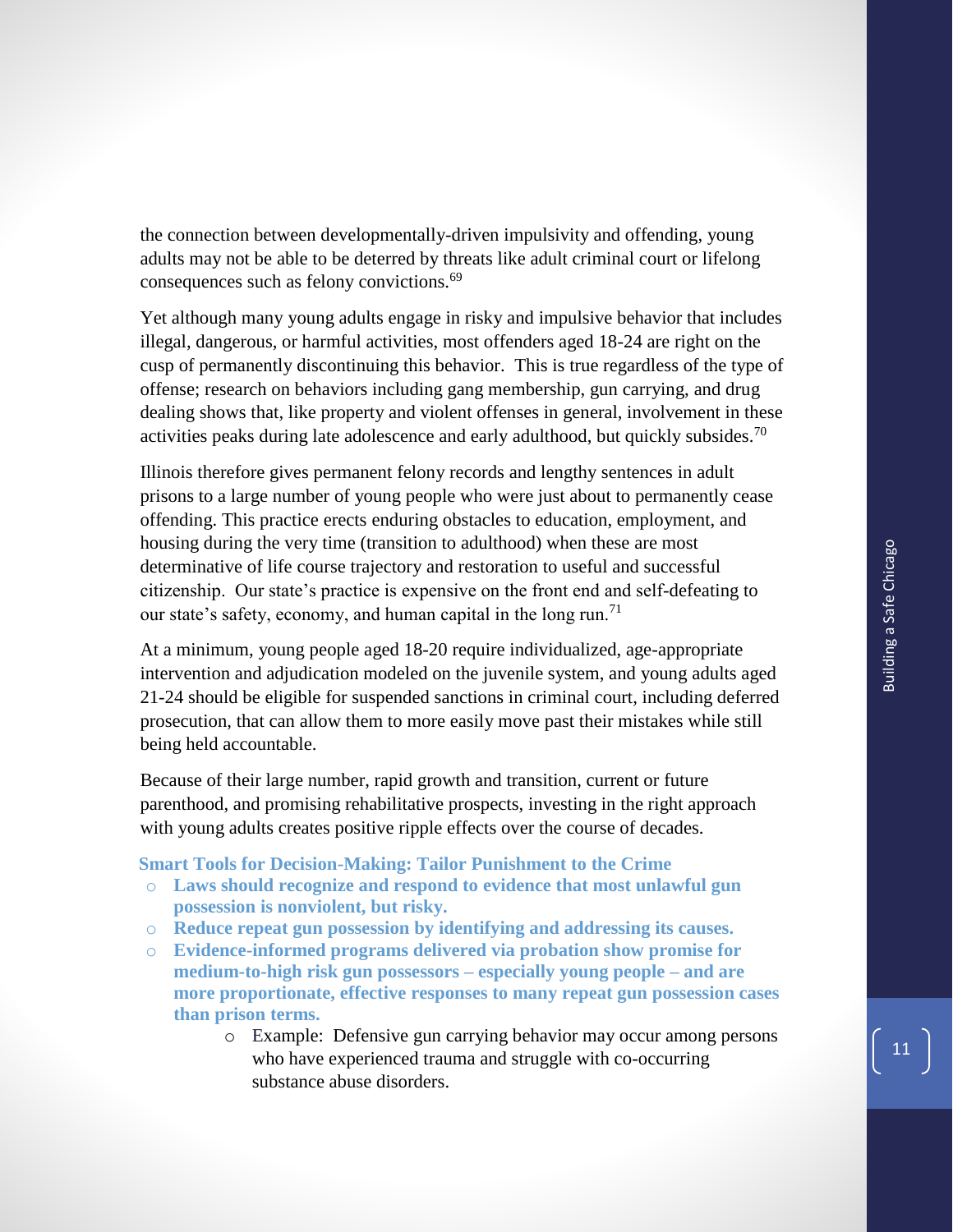- PTSD and substance abuse disorders are not successfully addressed in IDOC -- and are frequently exacerbated by the prison setting
- Such issues can be successfully treated in a community setting while under specialized probation supervision.

### **IV. Ensure Police Effectiveness**

The more that police are trusted to be fair, the more likely people are to assist them and to comply with the law -- even those who are more likely to commit serious violent crimes.<sup>72</sup> Conversely, publicized instances of police brutality suppress not only community contributions to police investigations, but even 911 calls for direct emergency assistance for up to a year afterward, especially in African-American neighborhoods.<sup>73</sup> In polls conducted this summer, "A majority of black Chicagoans" doubt that calling the police will improve a dangerous situation. Forty-two percent said they thought calling the police would not make much difference, and twelve percent said they thought it would actually make matters worse."<sup>74</sup>

In general, lack of trust between police and community members harms public safety.<sup>75</sup> Yet unlawful gun possession in particular may relate to police effectiveness more directly than any other type of crime:

*"People who felt chronically unsafe and unprotected believed the law to be illegitimate—particularly in its application rather than its general substance—and, thus, were more likely to obtain an illegal firearm, allowing them to take control over their own safety."<sup>76</sup>*

If the crime of unlicensed gun carrying, primarily motivated by self-defense, is largely committed by people who feel unsafe and unprotected, it is easy to see how police effectiveness can impact real or perceived need for safety.

One basic measure of police effectiveness is responsivity to the most urgent 911 calls, those involving life-threatening emergencies. Frequently overshadowed by other police accountability concerns, a lawsuit against the Chicago Police concerning racially inequitable deployment of policing resources has been in progress for the last five years.<sup>77</sup> It alleges that police take at least twice as long to respond to the highestpriority calls in neighborhoods of color, contrasting the number of calls with no available responding officer ("Radio Assignment Pending") in majority-black Chicago Lawn (885) to majority-white Town Hall (17) for a given period.<sup>78</sup> Since the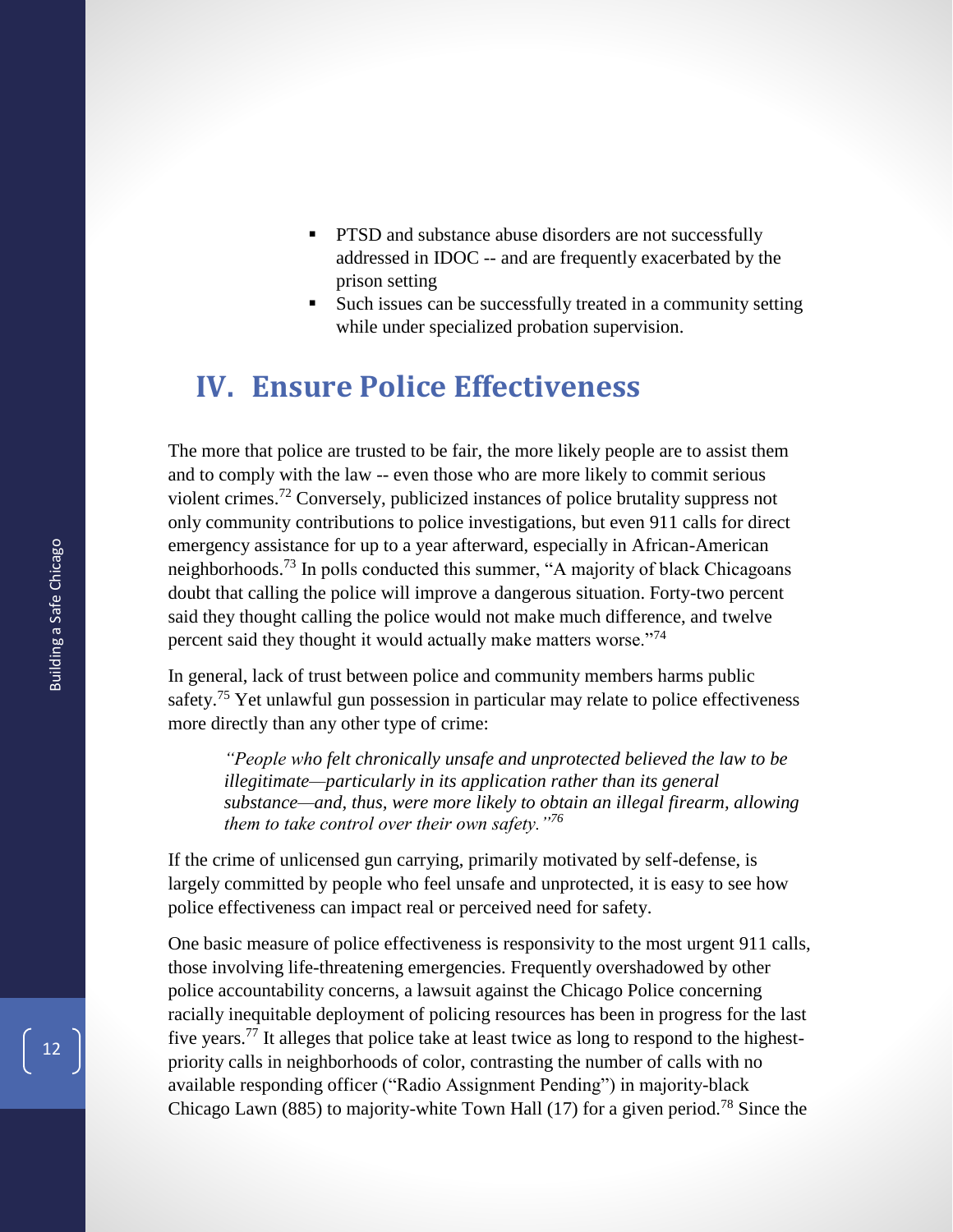Building a Safe Chicago Building a Safe Chicago

City has not settled the suit it seems unlikely that inequitable deployment issues have been entirely resolved. In a news item from October 2016, a woman living a block and a half from a police station in a majority-black neighborhood claimed to have called 911 three times before police responded after she used a crowbar to knock out a man who broke into her home and sexually assaulted her.<sup>79</sup>

Solving the most serious and violent cases is another core measure of police effectiveness, recursive with positive community relations. As of October 3, CPD closed only 21.0 percent of homicide and 2.6 percent of nonfatal shooting cases in  $2016$ <sup>80</sup> When nearly 95% of shootings are unsolved, it is clear that shooting witnesses and victims do not believe that involving the formal justice system will protect their safety, or that of their loved ones.

Fortunately, the Mayor's Police Accountability Task Force (PATF) released dozens of specific reforms across five major subject areas in April 2016.<sup>81</sup> The nature and scope of the findings and recommendations are too many to repeat here. But fullyimplementing the suggested reforms to increase safety, efficiency, and transparency will make policing in our city more effective at reducing gun violence, both in addition to and because of improved community relations. However, fidelity to suggested reforms is a huge undertaking and will require immense public pressure and political will; the U.S. Department of Justice's concurrent investigation of the Chicago Police Department is its "biggest ever."<sup>82</sup>

Some have called for an increase in the use of stop and frisk as a strategy to reduce gun violence. There is no evidence that the systemic use of this practice has an impact on crime. In New York, when stops dropped, crime did as well.<sup>83</sup> Here in Chicago, when stops decreased after the release of the Laquan McDonald video and the later implementation of statewide legislation and an ACLU agreement with the City, the number of gun seizures increased, as compared to the previous year. $84$ Further, the use of stop and frisk harms the relationship between the community and police. Stop and frisk is invasive and happens on the street in front of your neighbors. With reasonable suspicion, police officers are allowed to touch outside of your clothes, all over your body, in a search for weapons. Unsurprisingly, a study in Chicago showed that people who were stopped and frisked are less trusting of the police.<sup>85</sup> Stops often involve innocent behavior—in Chicago, there were over 250,000 that did not result in a ticket or arrest in the summer of 2014, concentrated in African-American communities.<sup>86</sup>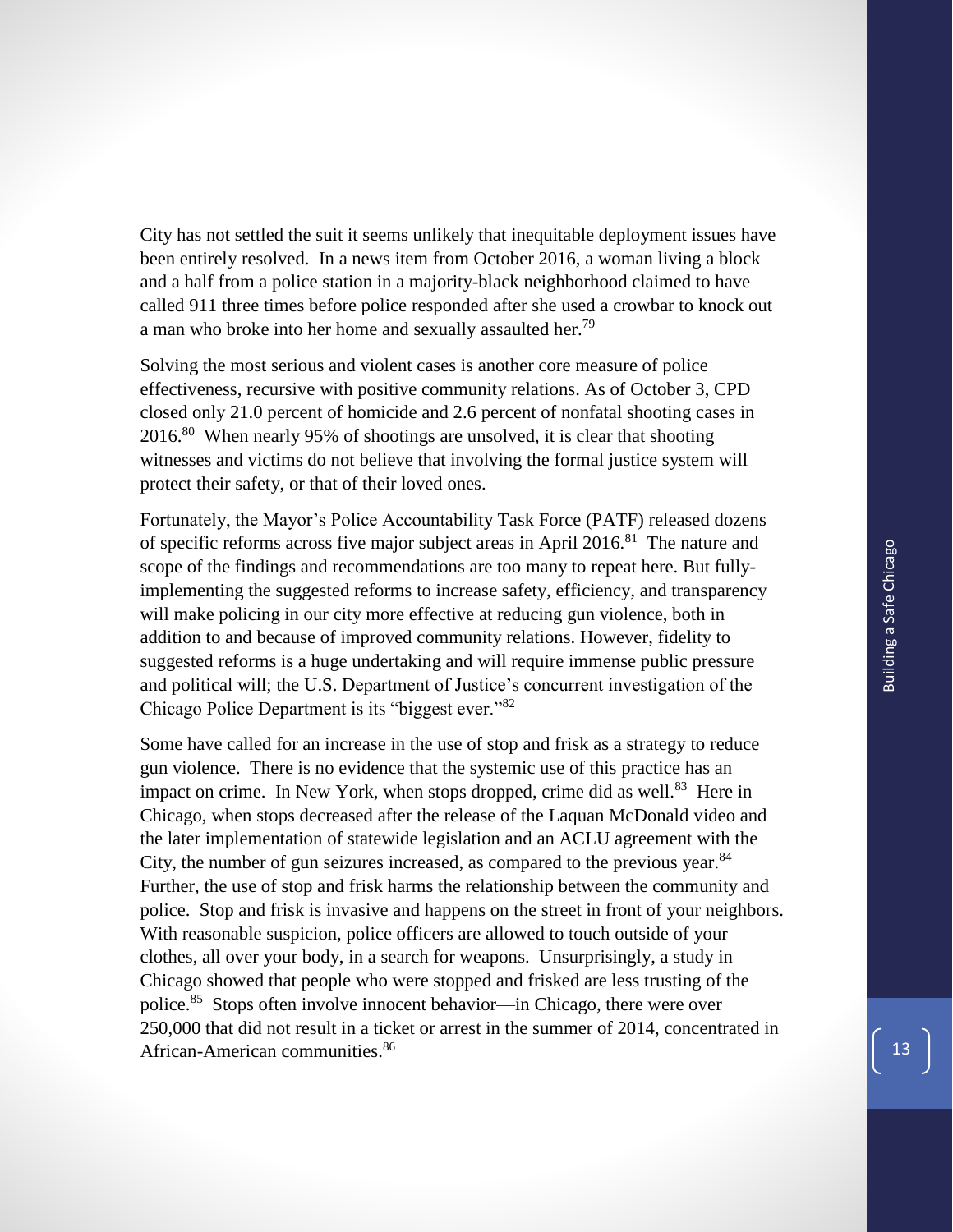Others have pointed to hiring more police as a violence reduction strategy. It is unclear whether adding more police into an unreconstructed system of inequitable deployment and insufficient oversight and training can positively impact violence. Experts recommend relying upon evidence-based policing strategies, rather than hiring surges, to handle increased violence.<sup>87</sup> Chicago already has a high number of sworn officers per capita.<sup>88</sup> Officials have debated whether or not additional police hiring was required.<sup>89</sup> They currently indicate that a top-to-bottom analysis has revealed the need to hire additional sworn officers – but this analysis is not yet public.<sup>90</sup>

We believe attention is best spent on improving policing by developing a plan for full implementation of the reforms in the Mayor's Police Accountability Task Force.

With better response and improved trust, there will be more willingness from the public to report crimes and help solve them. Dedicating more police resources away from suppression tactics and toward responsivity is also likely to increase safety and perceptions of safety sufficient to reduce incidences of illegal gun-carrying.

**Smart Tools for Decision-Making: Ensure Police Effectiveness**

- **Build trust through responsiveness and accountability.** 
	- o **Develop equitable response in police services.**
	- o **Adopt Mayor's Police Accountability Task Force reforms.**
	- o **Increase closure rates of violent crimes.**

## **V. Invest to Achieve Equity**

Chicago's rates of gun violence and its public safety disparities are glaring symptoms of deep divisions between residents' opportunities and daily experiences. Chicago is one of the most racially-segregated major cities in America, <sup>91</sup> and America's most segregated cities tend to have the highest rates of violence.<sup>92</sup> As in many other parts of the U.S., the increasing number of people living in high poverty communities in Chicago has risen sharply in recent years – an increase that predates the Great Recession.<sup>93</sup> Recent state and local cuts to social services are shredding Chicago' safety net and threaten to intensify already-epidemic inequality in our city and around the state.<sup>94</sup>

<span id="page-15-0"></span>When poverty is multidimensional, concentrated, and isolating, its negative effects are more pronounced.<sup>95</sup> Chicago's geographically-clustered, racialized, intergenerational disadvantages cross several axes: education,  $96$  housing,  $97$ employment,<sup>98</sup> wealth,<sup>99</sup> mobility.<sup>100</sup> Additionally, Chicagoans residing in the city's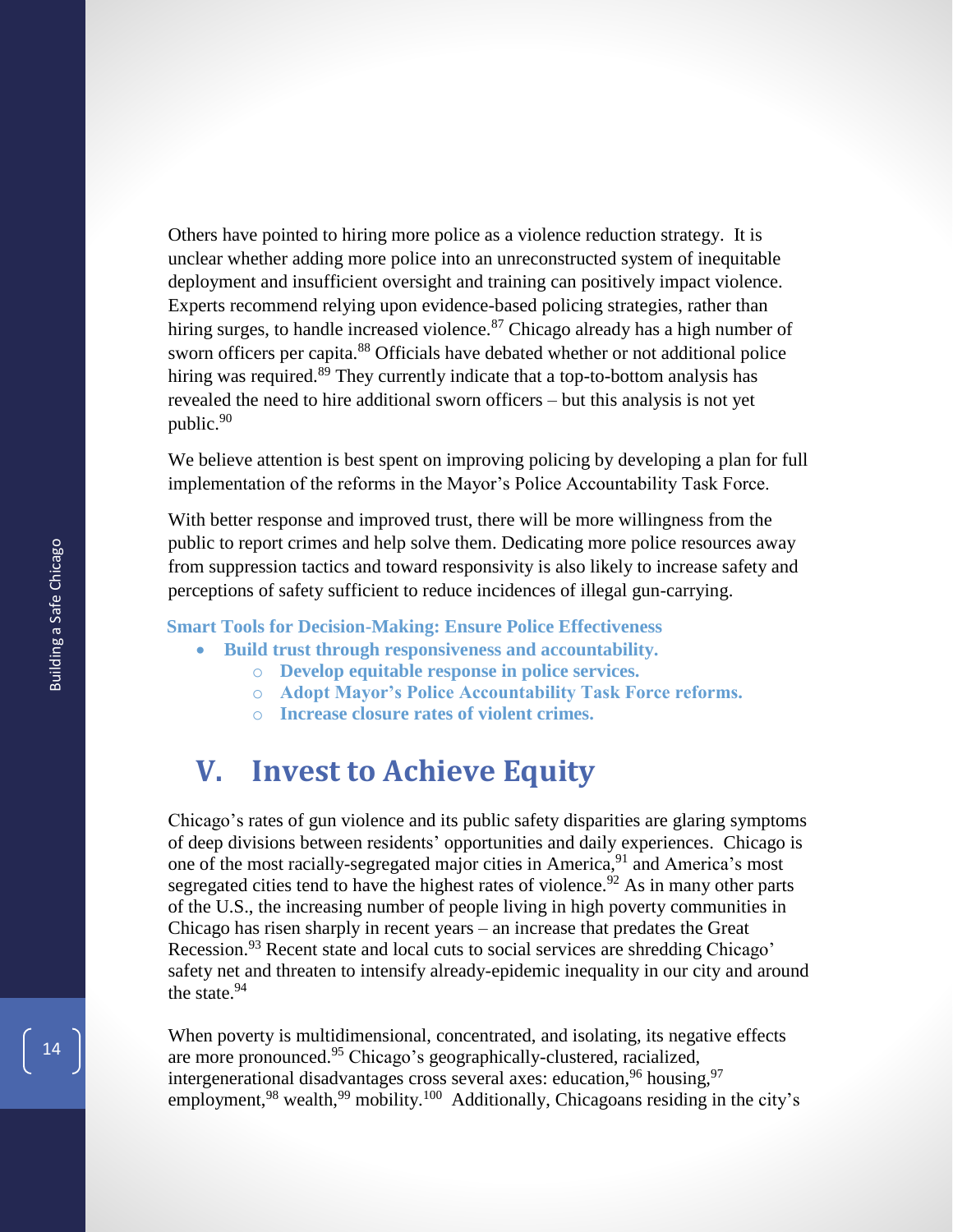most violent neighborhoods experience reduced access to many of the city's important political and cultural institutions, which isolates and marginalizes their experiences.

While in recent years, public officials have acknowledged the critical role of inequality in public safety,<sup>101</sup> public spending has not prioritized human development. Over the last several decades, many resources that otherwise could or would have gone to such have efforts have been poured into expanding the justice system. A new report details how this national trend has impacted Illinois priorities. In 1982, the United States already imprisoned people at the third-largest per capita rate in the world, behind only China and the USSR.<sup>102</sup> But over the next thirty years Illinois doubled down on this investment, pursuing public safety almost exclusively through further expansions of policing and prisons.

As a result, Illinois taxpayers spent \$83 billion more on criminal justice than we would have if we had simply kept our already-high rates of incarceration level.<sup>103</sup> By pursuing incarceration-based responses to public safety challenges, Illinois made existing social problems significantly worse. In 2010, the Pew Center on the States produced a groundbreaking study that showed the linkage between low economic mobility and incarceration in African-American communities.<sup>104</sup> The report found that so many residents, particularly men, had been touched by the justice system and systemically locked out of the traditional workforce, it was very difficult for them to break out of the cycle of poverty.<sup>105</sup> The report noted that the impact on their families, especially children, was significant.<sup>106</sup>

Undoing the scope of economic and social damage caused by criminal justice expansion will take concentrated effort. Yet economic development plans leverage public resources and public funds to support human and private capital gains disproportionately concentrated among Chicago's least at-risk residents. Even inexpensive, common-sense tools like community benefits agreements, which can provide a meaningful opportunity for a city's poorest residents to participate in economic development initiatives, are underutilized.<sup>107</sup>

A large-scale shift in public spending priorities is required. At annual spending of \$4.5 billion above 1982 levels, Illinois' overinvestment in the criminal justice system is an amount of money equivalent to providing:

- 25,000 new living wage jobs (\$2.5 billion),
- Ouality after-school care for 100,000 children living in poverty (\$445) million),
- 43,000 families with affordable housing via Renters Tax Credits (\$203 million), and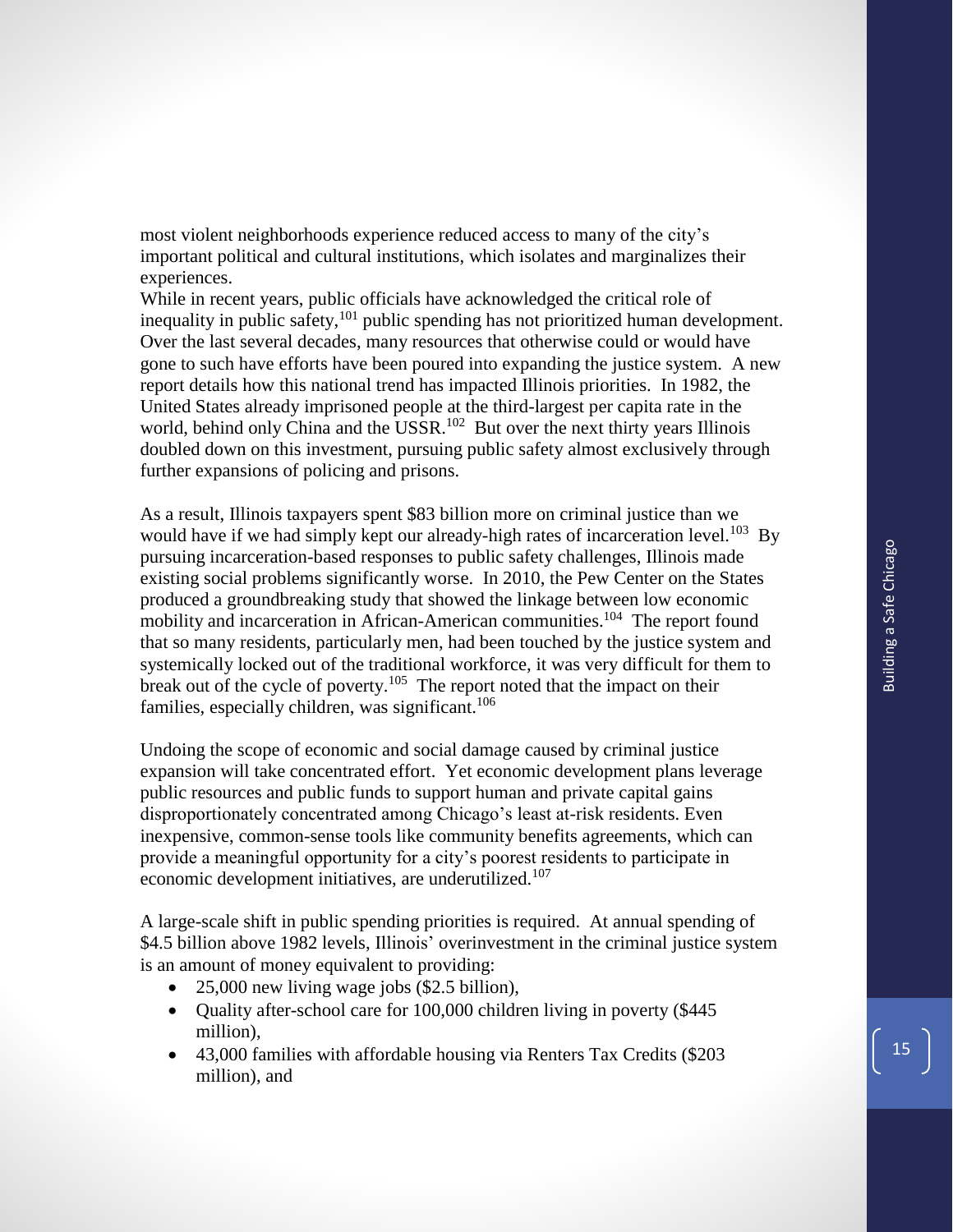• 20,000 new social workers, psychologists, conflict mediators, mental health counselors, and drug treatment counselors  $(\$1.3$  billion)<sup>108</sup>

An intelligent and equitable public safety strategy will realign public spending priorities to channel resources into strengthening (not suppressing) residents most at risk, while paying special attention to reducing opportunity gaps across all public services. Doing so will create a smarter, healthier, more stable and productive Illinois – and a safer Chicago.

#### **Smart Tools for Decision-Making: Invest to Achieve Equity**

- **Prioritize community-based alternatives to pretrial detention and incarceration and reinvest savings into community-based prevention and early intervention.**
- **Reassess traditional spending priorities by program and neighborhood.**
	- o **Determine demographics of potential beneficiaries of publicly funded projects.**
	- o **Restructure projects to reduce existing service and investment gaps, especially racial- and poverty-related gaps.**
- **Work with economically-disadvantaged communities to set spending priorities.**

## **Conclusion**

We acknowledge the large amount of work – logistical, political, evaluative, participatory – that will be required to develop a truly comprehensive public safety plan that deviates from traditionally-accepted but ineffective criminal justice approaches. We appreciate and stand ready to support the work undertaken by any stakeholders who accept this challenge.

 $\overline{a}$ 

<sup>1</sup> Andrew V. Papachristos, *Opinion: CPD's Crucial Choice: Treat its list as offenders or as potential victims?* CHICAGO TRIBUNE (July 29, 2016). "There is no way to arrest ourselves out of the gun-violence problem. To ignore someone's vulnerability as a victim and instead give him the label of an 'offender' only reinforces the way in which America devalues the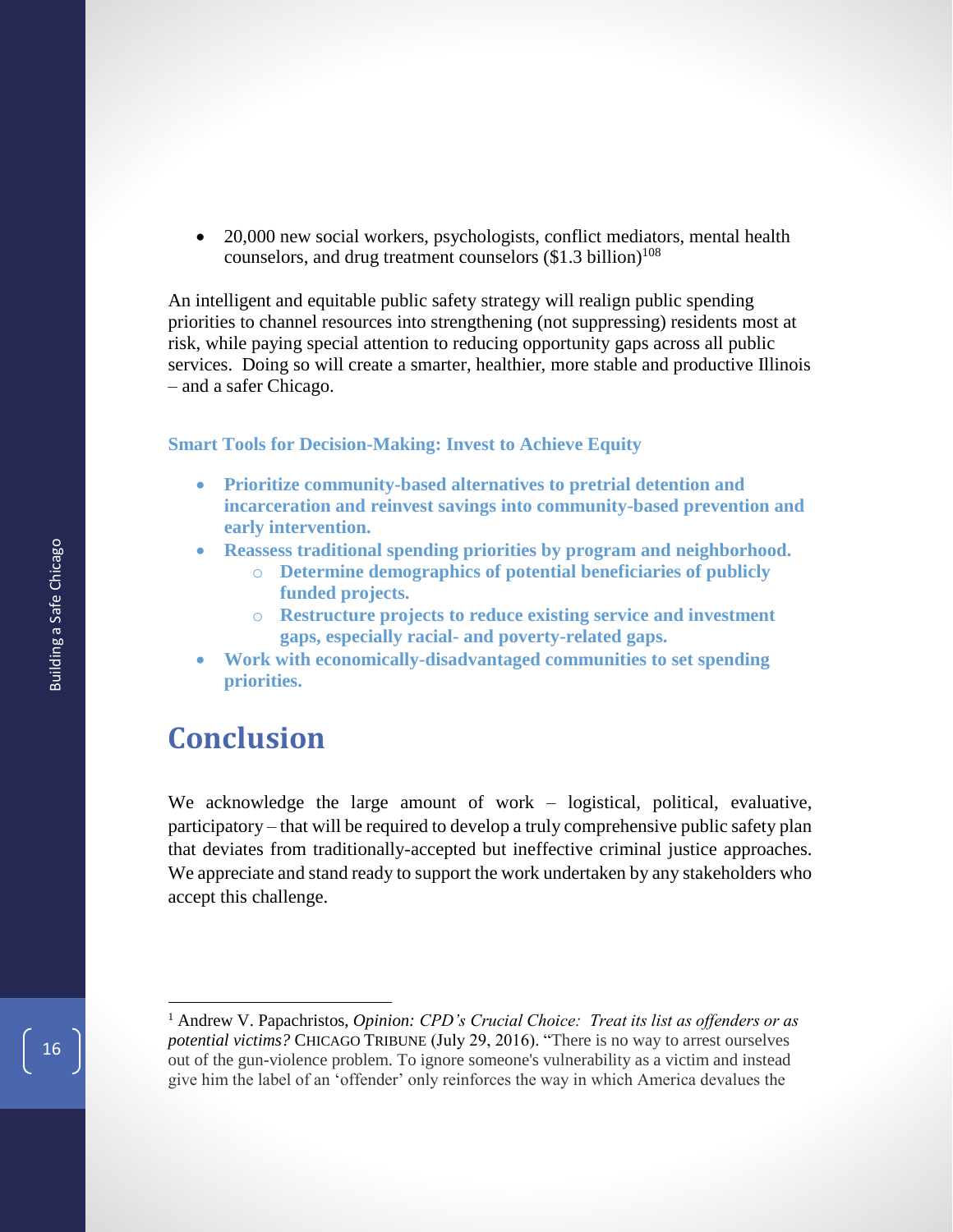lives of young people of color and ignores our desperate need for reform in America's justice system." *Id.* 

 $\overline{a}$ 

<sup>2</sup> Zach Fardon, *Opinion: Federal prosecutors in Chicago going hard on gun crimes*, CHICAGO SUN-TIMES (October 28, 2016). [http://chicago.suntimes.com/opinion/opinion](http://chicago.suntimes.com/opinion/opinion-federal-prosecutors-in-chicago-going-hard-on-gun-crimes/)[federal-prosecutors-in-chicago-going-hard-on-gun-crimes/](http://chicago.suntimes.com/opinion/opinion-federal-prosecutors-in-chicago-going-hard-on-gun-crimes/) "I have said repeatedly that we cannot prosecute our way out of the violence problem in Chicago. It will take a multi-faceted approach including, among other things, improved educational opportunities, jobs and social services. Criminal enforcement is an important part of the solution, and our office's commitment to doing our best on that front will not waver." *Id.*

<sup>3</sup> "Community-based programs and focused policing interventions in general have been found to be effective in reducing violence in some settings (e.g., high-risk physical locations) and appear to be more effective than prosecutorial policies, including mandatory sentences." NATIONAL ACADEMIES OF SCIENCE, INSTITUTE OF MEDICINE AND NATIONAL RESEARCH COUNCIL, *Priorities for Research to Reduce the Threat of Firearm-Related Violence*, THE NATIONAL ACADEMIES PRESS AT 7. *See also* Franklin E. Zimring, *Commentary: False Premise of Gun Sentences,* CHICAGO SUN-TIMES (October 16, 2013).

<sup>4</sup> *See* Google Trends data, "Chicago Violence" 2004-2016, Region: US, Topic: News, [https://www.google.com/trends/explore?q=%22chicago%20violence%22&geo=US&date=all](file:///C:/Users/sko374/Desktop/2016%20oct%20source%20docs%20gun%20memo/available%20at%20https:/www.google.com/trends/explore%3fq=%22chicago%20violence%22&geo=US&date=all&cat=16) [&cat=16#TIMESERIES.](file:///C:/Users/sko374/Desktop/2016%20oct%20source%20docs%20gun%20memo/available%20at%20https:/www.google.com/trends/explore%3fq=%22chicago%20violence%22&geo=US&date=all&cat=16)

<sup>5</sup> Pub. Acts 091-544, 091-690, 094-072, 096-829, 096-1107, 097-237. *See* ILLINOIS SENTENCING POLICY ADVISORY COUNCIL, TRENDS ANALYSIS: UNLAWFUL USE OF A WEAPON (January 2014), at 3 (Fig. 1)

[http://www.icjia.state.il.us/spac/pdf/spac\\_trends\\_analysis\\_report\\_09\\_2014.pdf.](http://www.icjia.state.il.us/spac/pdf/spac_trends_analysis_report_09_2014.pdf)

6 ILLINOIS SENTENCING POLICY ADVISORY COUNCIL, *supra* note [5,](#page-3-0) at 12 (Fig. 10).

<sup>7</sup> Stephanie Kollmann and Dominique D. Nong, *Combating Gun Violence in Illinois: Evidence-Based Solutions*, Bluhm Legal Clinic, Northwestern Law [http://www.law.northwestern.edu/legalclinic/cfjc/documents/Gun%20Violence%20Memo%2](http://www.law.northwestern.edu/legalclinic/cfjc/documents/Gun%20Violence%20Memo%20-%20Final.pdf) [0-%20Final.pdf](http://www.law.northwestern.edu/legalclinic/cfjc/documents/Gun%20Violence%20Memo%20-%20Final.pdf) (October 17, 2013) at 5 (summarizing deterrence research and explaining that severity prevents deterrence by reducing swiftness and severity of punishment).

<sup>8</sup> 98th ILLINOIS GENERAL ASSEMBLY, JOINT CRIMINAL JUSTICE REFORM COMMITTEE, *Final Report Submitted Pursuant to House Joint Resolution 96*, (January 2015), *at* [http://www.ilga.gov/reports/special/98Joint%20Committee%20Final%20Report.pdf.](http://www.ilga.gov/reports/special/98Joint%20Committee%20Final%20Report.pdf)

<sup>9</sup> *See* ILLINOIS STATE COMMISSION ON CRIMINAL JUSTICE AND SENTENCING REFORM, [http://www.icjia.org/cjreform2015/about/.](http://www.icjia.org/cjreform2015/about/)

<sup>10</sup> Andrew V. Papachristos, Anthony A. Braga, and David M. Hureau, *Social networks and the risk of gunshot injury*, 89 J. URBAN HEALTH 992-1003 (2012).

<sup>11</sup> *See generally*, Corinne David-Ferdon and Thomas R. Simon, *Striving To Reduce Youth Violence Everywhere (STRYVE): The Centers for Disease Control and Prevention's national initiative to prevent youth violence foundational resource*, CENTERS FOR DISEASE CONTROL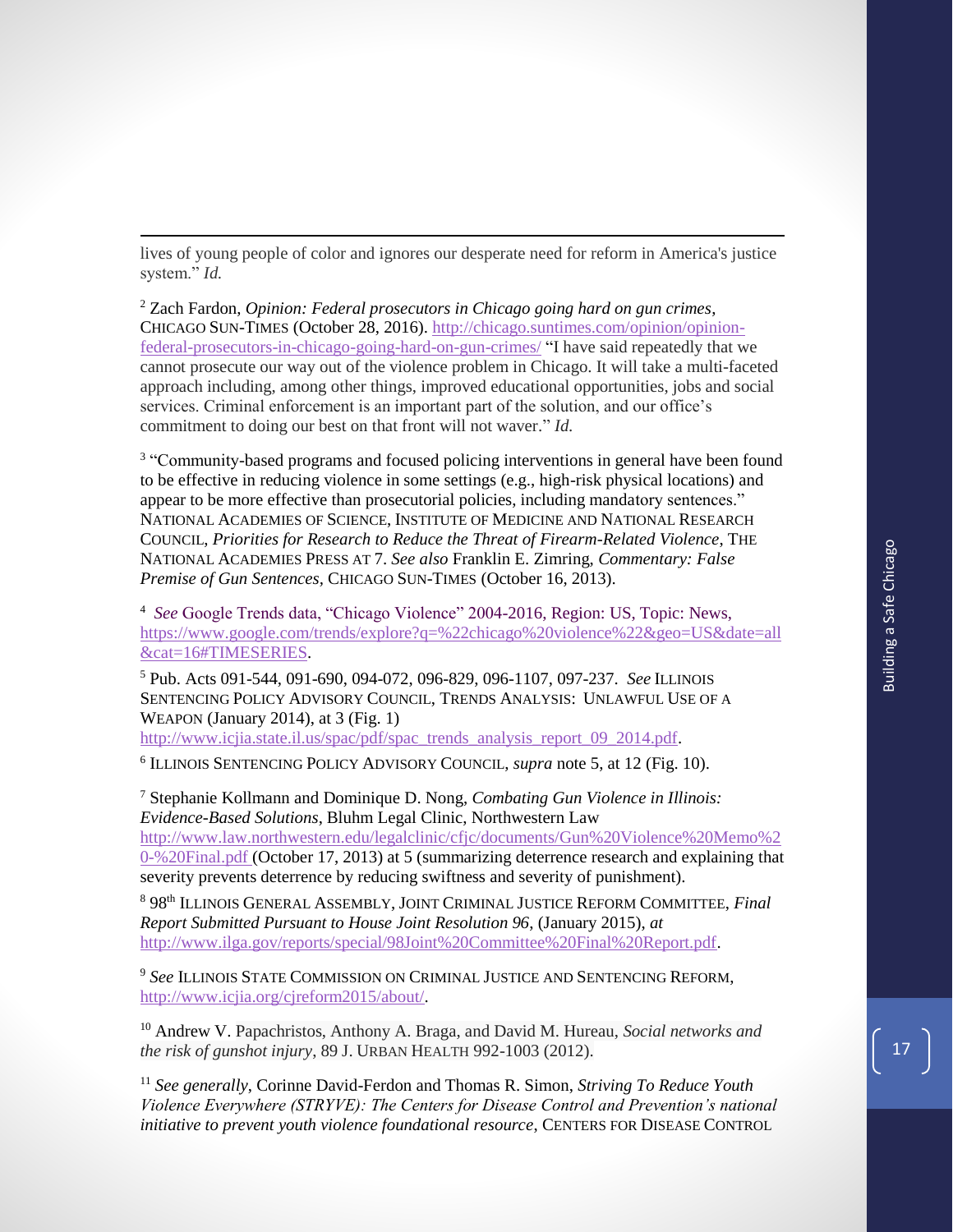AND PREVENTION (2012), *available at*:

[https://www.cdc.gov/violenceprevention/pdf/stryve\\_foundational\\_resource-a.pdf.](https://www.cdc.gov/violenceprevention/pdf/stryve_foundational_resource-a.pdf)

<sup>12</sup> CENTERS FOR DISEASE CONTROL AND PREVENTION, NATIONAL CENTER FOR INJURY PREVENTION & CONTROL, *The Public Health Approach to Violence Prevention*, <http://www.cdc.gov/violenceprevention/overview/publichealthapproach.html> (page last updated March 25, 2015).

<sup>13</sup> *Id.*

 $\overline{a}$ 

<sup>14</sup> *Id.*

<sup>15</sup> *Id.*

<sup>16</sup> Urban Networks to Increase Thriving Youth through Violence Prevention, "Preventing" Violence Before it Occurs: Overview of the UNITY Roadmap," [https://www.preventioninstitute.org/sites/default/files/publications/UNITY\\_RoadMap\\_Preve](https://www.preventioninstitute.org/sites/default/files/publications/UNITY_RoadMap_Prevention_053109.pdf) [ntion\\_053109.pdf](https://www.preventioninstitute.org/sites/default/files/publications/UNITY_RoadMap_Prevention_053109.pdf) (last updated Mar. 25, 2015).

 $17$  *Id.* at 1–3.

<sup>18</sup> *Id.* at 3.

<sup>19</sup> *Id.*

<sup>20</sup> Educare, [http://www.educareschools.org/.](http://www.educareschools.org/)

<sup>21</sup> Educare Chicago, [http://www.educareschools.org/schools/chicago/.](http://www.educareschools.org/schools/chicago/)

<sup>22</sup> Educare,<http://www.educareschools.org/our-approach/educare-model/> (teaching parents how to champion their children's education).

<sup>23</sup> Be Strong Families, "Parent Program Community Projects Preparing to Launch, [http://www.bestrongfamilies.net/tag/chicago/.](http://www.bestrongfamilies.net/tag/chicago/)

<sup>24</sup> Changing Children's World Foundation,<http://www.changingchildrensworlds.org/> (Geneva, Illinois).

<sup>25</sup> Metropolitan Family Services, [https://www.metrofamily.org/.](https://www.metrofamily.org/)

<sup>26</sup> Parenting 4 Non-Violence[, http://parenting4nonviolence.org/.](http://parenting4nonviolence.org/)

<sup>27</sup> MAYOR'S COMMISSION FOR A SAFER CHICAGO, STRATEGIC PLAN FOR 2015, [https://www.cityofchicago.org/city/en/depts/mayor/supp\\_info/the-mayor-s-commission-for-a](https://www.cityofchicago.org/city/en/depts/mayor/supp_info/the-mayor-s-commission-for-a-safer-chicago.html)[safer-chicago.html](https://www.cityofchicago.org/city/en/depts/mayor/supp_info/the-mayor-s-commission-for-a-safer-chicago.html) at 26 ("[Chicago] launched a first-of-its-kind summer program for youth at risk of involvement in violence. One Summer Chicago Plus combines employment with mentoring and social-emotional learning experiences.") and at 39 ("Chicago Public Schools has adopted School Climate Standards, and promotes evidence-based social-emotional skillbuilding programs throughout its schools . . . .").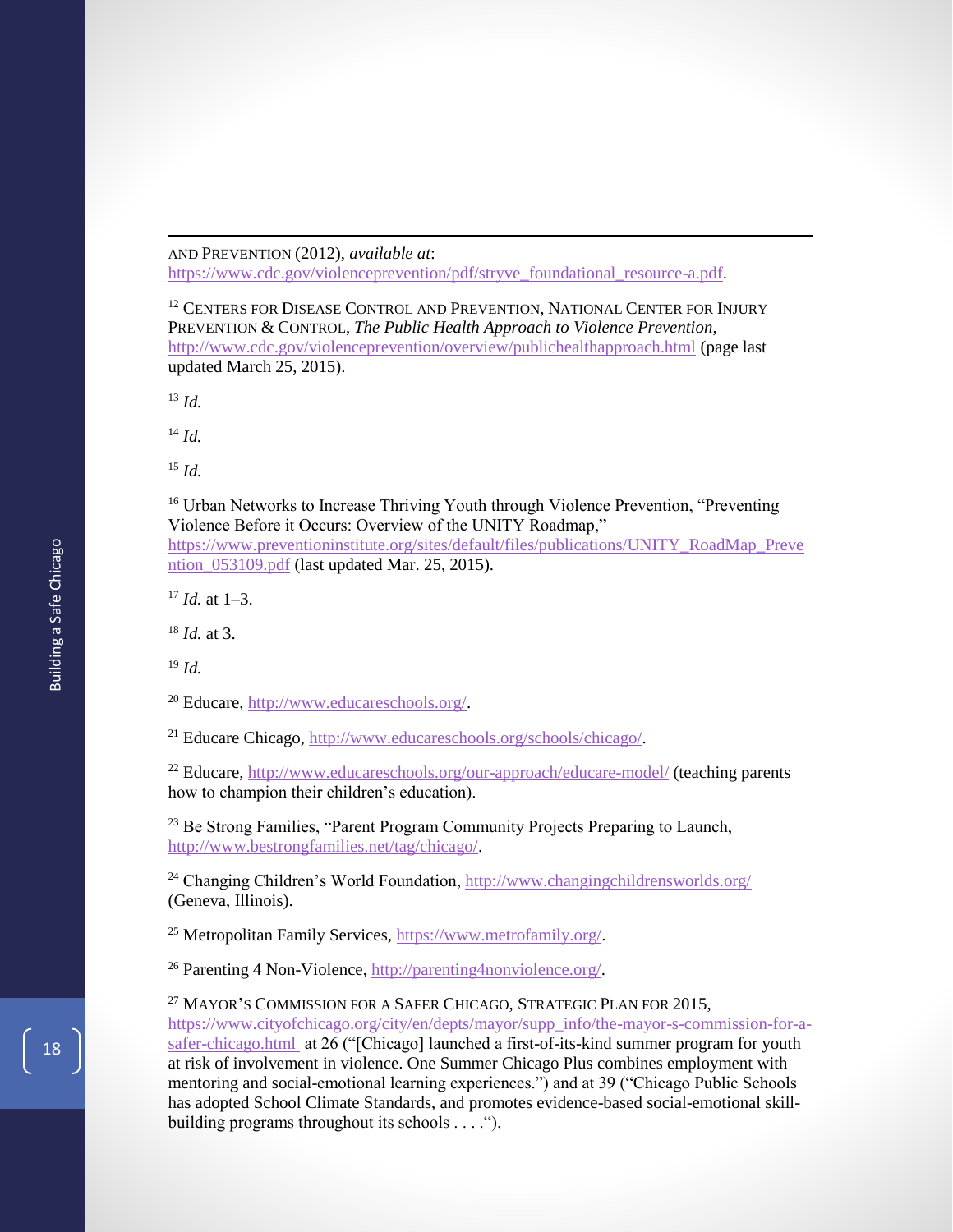<sup>28</sup> UNITY Roadmap, *supra* note [16,](#page-5-0) at 3.

<sup>29</sup> *See* UNIVERSITY OF CHICAGO CRIME LAB, *Research and Policy Brief*, BAM—SPORTS EDITION,"<https://crimelab.uchicago.edu/page/becoming-man-bam-sports-edition-findings> (July 2012).

<sup>30</sup> Charles Ransford, *et al*, *The Relationship between the Cure Violence Model and Citywide Increases and Decreases in Killings in Chicago (2000-2016)*, CURE VIOLENCE <http://cureviolence.org/wp-content/uploads/2016/09/2016.09.22-CV-Chicago-Memo.pdf> (September 2016).

<sup>31</sup> UNITY Roadmap, *supra* note [16,](#page-5-0) at 3.

<sup>32</sup> The State has committed to its improvement through a "Health and Human Services" Transformation." *See* HHS TRANSFORMATION, [https://www.illinois.gov/sites/hhstransformation/Pages/default.aspx.](https://www.illinois.gov/sites/hhstransformation/Pages/default.aspx)

 $33$  The first component of the Transformation is a request by the state to the federal government for a "1115 Waiver," to allow changes to Medicaid behavioral health services. NOTICE OF PUBLIC INFORMATION ILLINOIS DEPARTMENT OF HEALTHCARE AND FAMILY SERVICES: SECTION 1115 RESEARCH AND DEMONSTRATION WAIVER, [https://www.illinois.gov/hfs/SiteCollectionDocuments/Notice\\_of\\_Public\\_Information\\_Waive](https://www.illinois.gov/hfs/SiteCollectionDocuments/Notice_of_Public_Information_Waiver_090216rev.pdf) [r\\_090216rev.pdf.](https://www.illinois.gov/hfs/SiteCollectionDocuments/Notice_of_Public_Information_Waiver_090216rev.pdf)

<sup>34</sup> EG Krug, et al, *Firearm-related deaths in the United States and 35 other high- and uppermiddle-income countries*, 27 INT. J. EPIDEMIOL. 214-221 (1998).

<sup>35</sup> LAW CENTER TO PREVENT GUN VIOLENCE, [http://gunlawscorecard.org/.](http://gunlawscorecard.org/)

<sup>36</sup> *Id.*

 $\overline{a}$ 

<sup>37</sup> Philip J. Cook, *et al*, *Some Sources of Crime Guns in Chicago: Dirty Dealers, Straw Purchasers, and Traffickers*, 104 J. CRIM. L. & CRIMINOLOGY 717-759, 718 (2015).

<sup>38</sup> *Id.,* at 743.

<sup>39</sup> BUREAU OF ALCOHOL, TOBACCO AND FIREARMS, US DEPARTMENT OF THE TREASURY, *Following the Gun: Enforcing Federal Laws Against Firearms Traffickers* ix–x (June 2000).

<sup>40</sup> *The Truth about Gun Dealers in America*, BRADY CENTER TO PREVENT GUN VIOLENCE, [https://www.bradycampaign.org/sites/default/files/TheTruthAboutGunDealersInAmerica.pdf.](https://www.bradycampaign.org/sites/default/files/TheTruthAboutGunDealersInAmerica.pdf)

<sup>41</sup> Jennifer Mascia, *Only 7 Percent of Licensed Gun Dealers Were Inspected Last Year*, THE TRACE,<https://www.thetrace.org/2015/10/gun-store-atf-inspection/> (October 29, 2015).

<sup>42</sup> Fact Sheet, *Illinois Gun Violence Prevention Coalition: Supporting the Gun Dealer Licensing Act*.

<sup>43</sup> *Id.*

19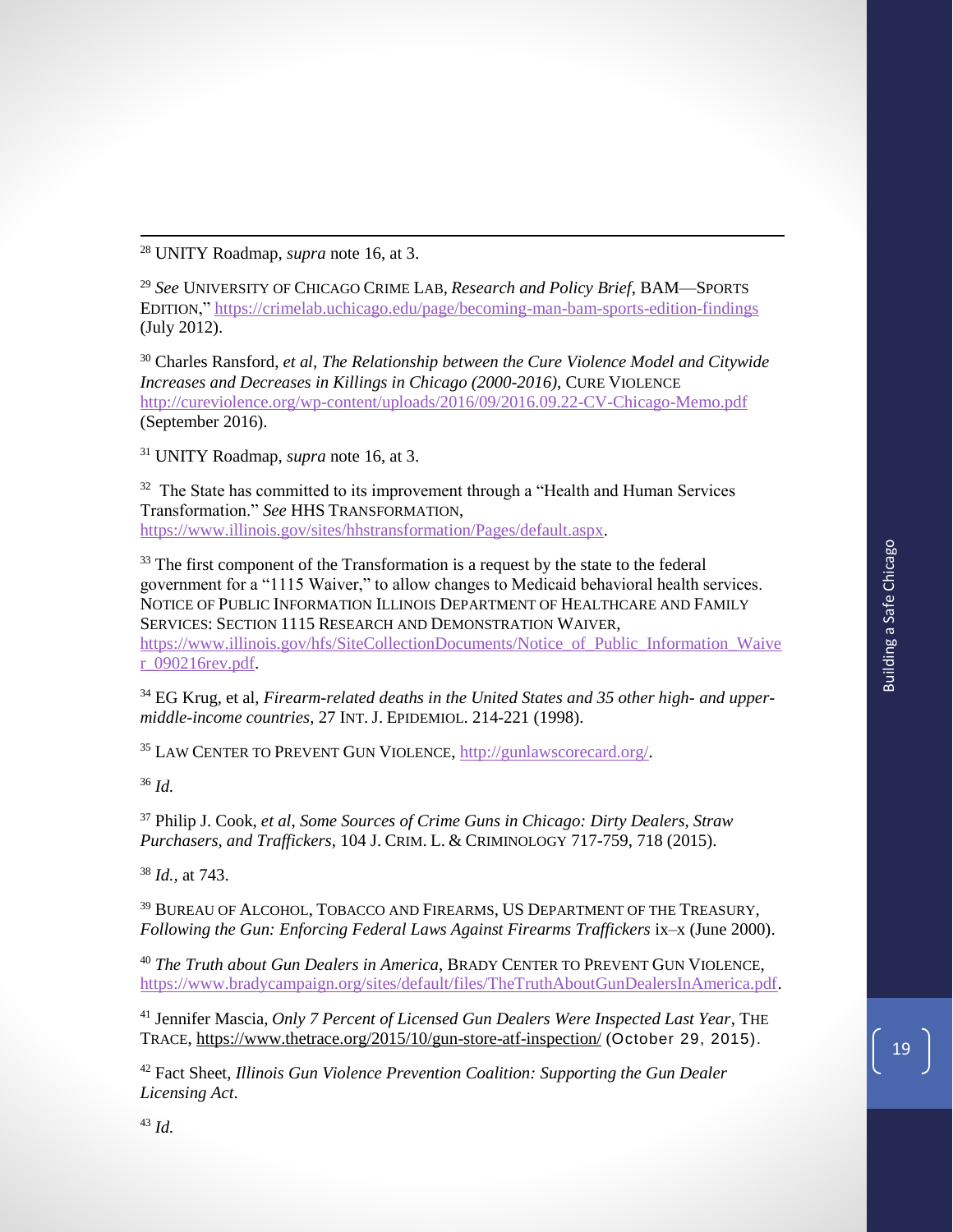<sup>44</sup> Substitution of one person's unlawful conduct for that of someone who is deceased or imprisoned is known as "replacement" effect, one reason that projected benefits of incapacitation may be overestimated. Robert Apel and Hilde Wermink, "Estimating the Effects of Incapacitation," ENCYCLOPEDIA OF CRIMINOLOGY AND CRIMINAL JUSTICE 1378- 1384 (2014).

<sup>45</sup> Several studies have not found a significant overall incarceration impact on recidivism rates, e.g., Daniel S. Nagin and G. Matthew Snodgrass, *The Effect of Incarceration on Re-Offending: Evidence from a Natural Experiment in Pennsylvania*, 29 J. QUANT CRIMINOL 601 (2013). However, for younger and lower-risk people, any period of detention may increase risk and recidivism. Anna Aizer and Joseph Doyle, *Juvenile Incarceration, Human Capital and Future Crime: Evidence from Randomly-Assigned Judges* 28 (June 2013) (working paper), available at [http://www.mit.edu/~jjdoyle/aizer\\_doyle\\_judges\\_06242013.pdf.](http://www.mit.edu/~jjdoyle/aizer_doyle_judges_06242013.pdf)

<sup>46</sup> Ross Parke and K. Allison Clarke-Stewart, *The Effects of Parental Incarceration on Children: Perspectives, Promises and Policies*, *in* PRISONERS ONCE REMOVED: THE IMPACT OF INCARCERATION AND REENTRY ON CHILDREN, FAMILIES, AND COMMUNITIES (Jeremy Travis and Michelle Waul, eds.) 189-232 (2003).

<sup>47</sup> Jens Ludwig, *Analysis of Potential Costs and Benefits of Illinois HB2265/SB2267: Sentence Enhancements for Unlawful Use of a Weapon (UUW) Offenses*, UNIVERSITY OF CHICAGO CRIME LAB,

[http://crimelab.uchicago.edu/sites/crimelab.uchicago.edu/files/uploads/Mandatory%20Minim](http://crimelab.uchicago.edu/sites/crimelab.uchicago.edu/files/uploads/Mandatory%20Minimum%20BCA%2020131008_revised.pdf) [um%20BCA%2020131008\\_revised.pdf](http://crimelab.uchicago.edu/sites/crimelab.uchicago.edu/files/uploads/Mandatory%20Minimum%20BCA%2020131008_revised.pdf) (October 7, 2013). Of 340 gun possessors placed on probation in 2011, Ludwig found that 7% were rearrested for a serious violent crime, of which 0.8% were homicide arrests, within the first year. *Id.* at 4, fn5. Persons placed on probation for gun possession have historically had three-year recidivism rates similar or lower to people placed on probation for aggravated battery. ILLINOIS SENTENCING POLICY ADVISORY COUNCIL, *supra* not[e 5,](#page-3-0) at 8.

<sup>48</sup> *District of Columbia v. Heller*, 554 U.S. 570 (2008), applied to states via *McDonald v. Chicago* 561 [U.S.](https://en.wikipedia.org/wiki/United_States_Reports) [742](https://supreme.justia.com/us/561/08-1521/index.html) (2010); *Moore v. Madigan*[, No. 12-1269 \(7th Cir. 2012\);](http://law.justia.com/cases/federal/appellate-courts/ca7/12-1269/12-1269-2012-12-11.html) Firearm Concealed Carry Act, P.A. 98-63 (eff. 7-9-13).

 $49$  See, e.g., 720 ILCS 5/24-1 (unlawful use of a weapon), 720 ILCS 5/24-1.6 (aggravated unlawful use of a weapon).

<sup>50</sup> 720 ILCS 5/12-3.05(h) (most forms of aggravated battery are not subject to mandatory prison time).

<sup>51</sup> ILLINOIS SENTENCING POLICY ADVISORY COUNCIL, *supra* note [5,](#page-3-0) at 12 (Fig. 10).

 $52$  Statistics on adult gun carrying prevalence are hampered by the federal defunding of gun violence prevention research. Youth surveys reveal that 9% of Illinois male high schoolers self-report having carried a gun at least one time in the previous 30 days. CENTERS FOR DISEASE CONTROL, YOUTH RISK BEHAVIOR SURVEY 2015, Table 10, [http://www.cdc.gov/healthyyouth/data/yrbs/pdf/2015/ss6506\\_updated.pdf.](http://www.cdc.gov/healthyyouth/data/yrbs/pdf/2015/ss6506_updated.pdf)

 $\overline{a}$ 

20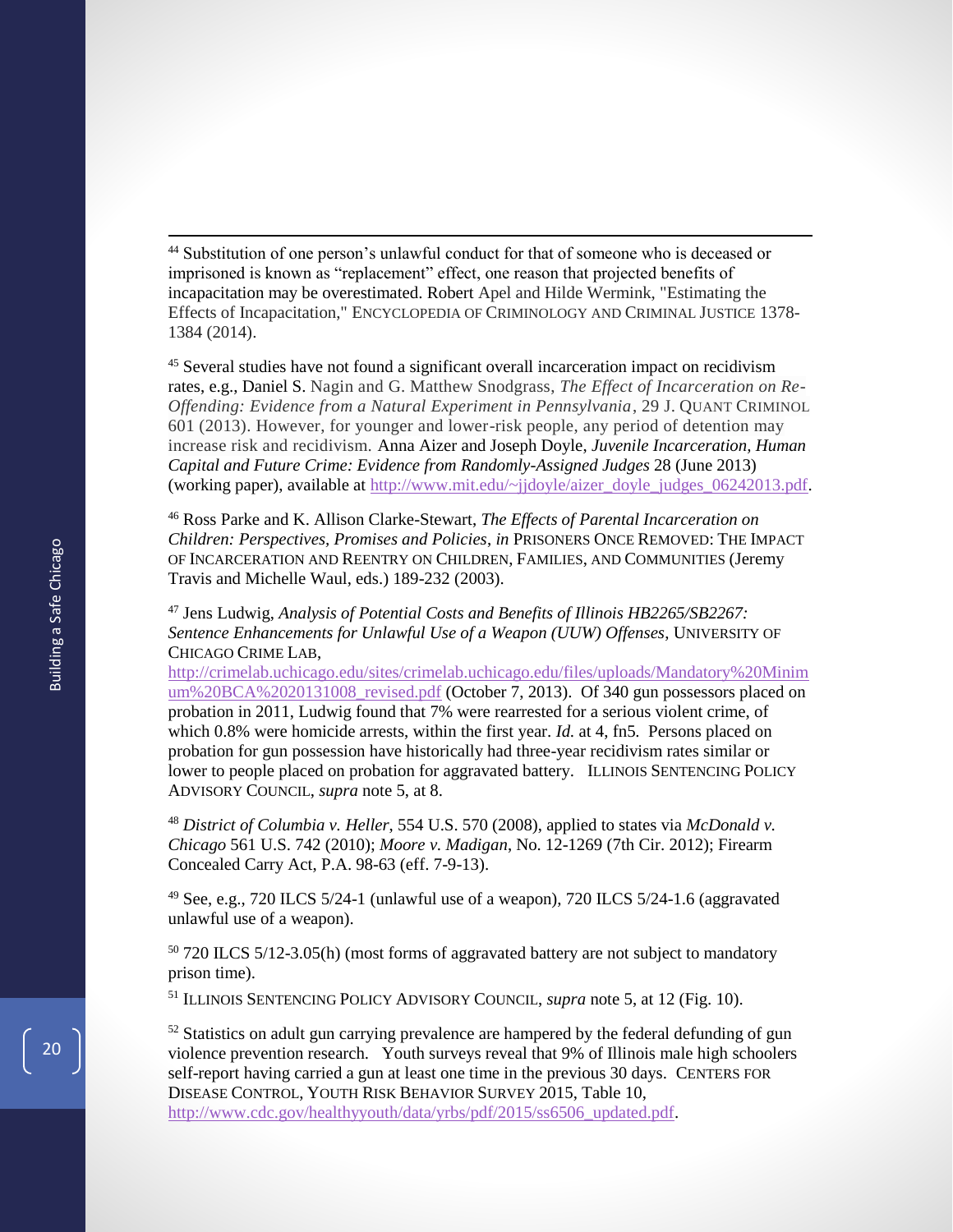<sup>53</sup> While more guns are used (brandished, fired) criminally rather than in lawful self-defense, handguns are overwhelmingly possessed with defensive intent. Alex Yablon, *How Handguns Became the Good Guy's Gun of Choice*, THE TRACE,

<https://www.thetrace.org/2016/09/good-guy-handgun-ownership-harvard-survey/> (last updated October 11, 2016) "The surging popularity of handguns, a category that includes pistols and revolvers, has coincided with a rising interest in gun ownership for the purpose of self-defense." *Id.* "Sixty-three percent of respondents cited self-defense against other people as one of the primary reasons for owning a gun." *Id.*

For information about similar motivations of unlawful possessors (perceived need for selfdefense in lieu of law enforcement protection), *see* Melissa Barragan, *et al*., "*Damned if You Do, Damned if You Don't": Perceptions of Guns, Safety, and Legitimacy Among Detained Gun Offenders,* 43 CRIM.JUST. & BEHAV. 140 -155 (2016). "Three themes emerged from analysis of the data: (a) Experiences with community violence created a sense of perpetual insecurity and, consequently, the need to be armed at all costs; (b) interactions with law enforcement affected respondents' feelings of safety and their beliefs about legitimate police authority; and (c) concerns about safety and experiences with police together colored perceptions of legal fairness and the legitimacy of the law overall." *Id*. at 144-145.

<sup>54</sup> *See generally Firearms* Research, HARVARD INJURY CONTROL RESEARCH CENTER, [https://www.hsph.harvard.edu/hicrc/firearms-research/.](https://www.hsph.harvard.edu/hicrc/firearms-research/)

<sup>55</sup> "All penalties shall be determined both according to the seriousness of the offense and with the objective of restoring the offender to useful citizenship." Ill. Const. 1970, art. I, §11.

<sup>56</sup> Traci Schlesinger, *The failure of race neutral policies: How mandatory terms and sentencing enhancements contribute to mass racialized incarceration*, 57 CRIME & DELINQUENCY 56 (2011).

<sup>57</sup> *A Plea for Change: American prosecutors have too much power. Hand some of it to judges*, THE ECONOMIST, [http://www.economist.com/news/leaders/21621784-american](http://www.economist.com/news/leaders/21621784-american-prosecutors-have-too-much-power-hand-some-it-judges-plea-change)[prosecutors-have-too-much-power-hand-some-it-judges-plea-change](http://www.economist.com/news/leaders/21621784-american-prosecutors-have-too-much-power-hand-some-it-judges-plea-change) (October 4, 2014).

<sup>58</sup> 720 ILCS 5/24-1.6(d)(2).

 $\overline{a}$ 

<sup>59</sup> *See* Ind. Code § 35-47-2-1; Iowa Code § 724.4; Ky. Rev. Stat. § 527.020; Mich. Comp. Laws § 750.227, § 777.52 (increasing prior record score based on one prior low severity felony, but not increasing minimum prison sentence of zero months); MO. Rev. Stat. § 571.030; Wis. Stat. § 941.23, 939.6(1) (permitting a two-year maximum sentence extension as a "repeater" upon a third conviction within a five-year period, while still allowing a sentence of probation).

<sup>60</sup> *See* Cal. Penal Code § 25850(c).

<sup>61</sup> Frank Zimring, THE CITY THAT BECAME SAFE: NEW YORK'S LESSONS FOR URBAN CRIME AND ITS CONTROL 165-66, 188 (2012) (explaining that incapacitation was unlikely to have been a factor in New York's violence reduction); Ludwig, *supra* note [47](#page-9-0) at 5 (estimating that an additional 6,083 person-years of incarceration might generate a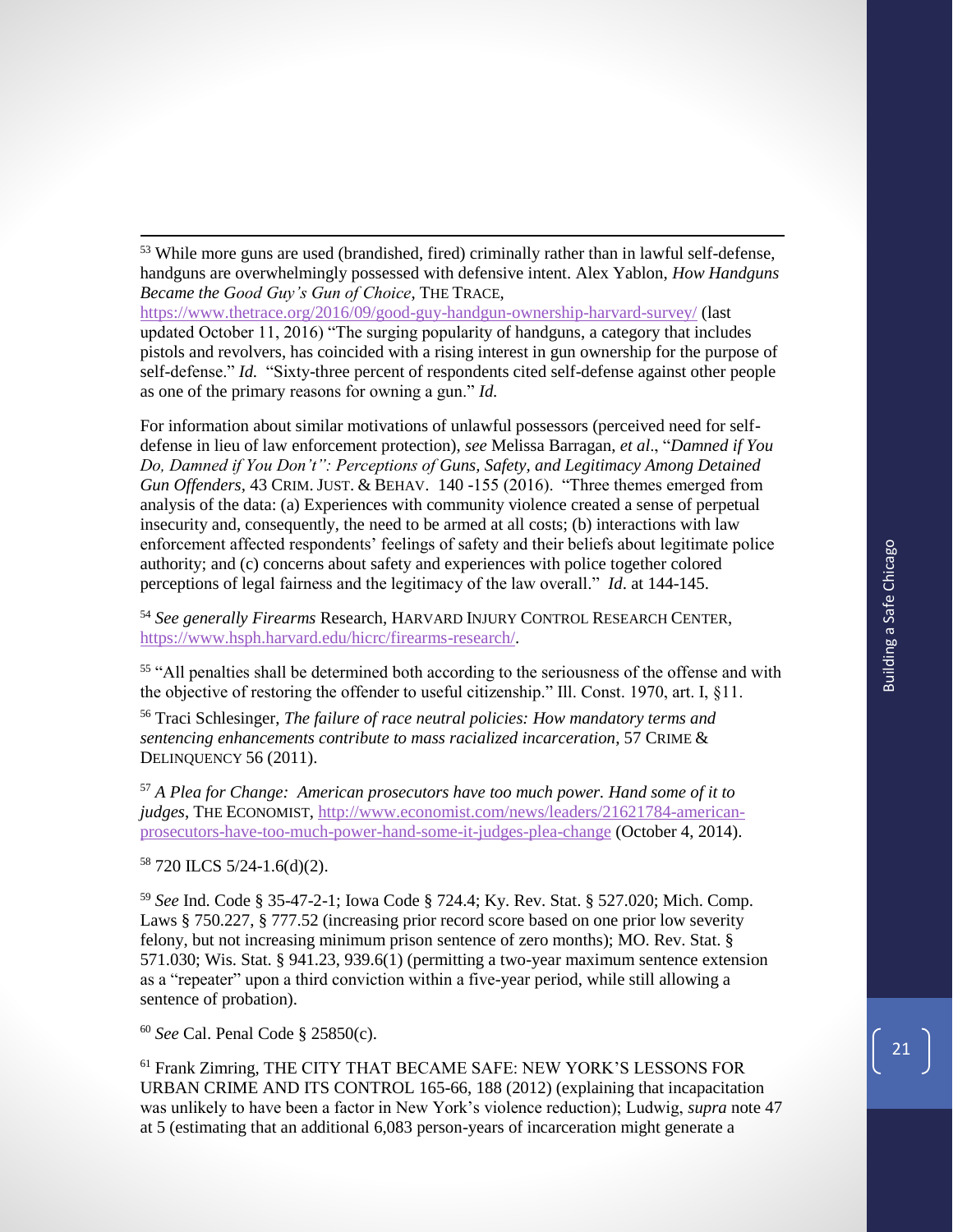serious violent crime reduction of 400 out of  $65,729 = 0.6\%$ , not accounting for "replacement" value, potential for increased recidivism upon release, or other confounding factors).

<sup>62</sup> Kollmann and Nong, *supra* note [7](#page-3-1) at 11 (explaining potential for increased likelihood of recidivism, particularly of younger and lower-level offenders, as a result of being incarcerated in overcrowded Illinois prisons).

<sup>63</sup> Adult Redeploy Illinois (ARI) reallocates "State funds to local jurisdictions that successfully establish a process to assess offenders and provide a continuum of locally based sanctions and treatment alternatives for offenders who would be incarcerated in a State facility if those local services and sanctions did not exist." 730 ILCS 190/20(b).

<sup>64</sup> Armed habitual criminal statute, 720 ILCS 5/24-1.7.

<sup>65</sup> Armed violence statute, 720 ILCS 5/33A-3(a).

<sup>66</sup> *See* note [50,](#page-9-1) *supra*.

 $\overline{a}$ 

<sup>67</sup> Sara B. Johnson, Robert W. Blum, and Jay N. Giedd, *Adolescent Maturity and the Brain: the Promise and Pitfalls of Neuroscience Research in Adolescent Health Policy*, 45 J. ADOLESCENT HEALTH 216-221 (2009).

<sup>68</sup> "[T]he psychosocial capacities that undergird the ability to resist peer pressure may continue to develop throughout late adolescence and into early adulthood. . . . [T]he presence of peers makes adolescents and youth, but not adults, more likely to take risks and more likely to make risky decisions." Margo Gardner & Laurence Steinberg, *Peer Influence on Risk Taking, Risk Preference and Risky Decision-Making in Adolescence and Adulthood: An Experimental Study*, 41 DEV. PSYCH. 625, 634 (2005). *See also* Karol Silva, *et al*, *Peers Increase Late Adolescents' Exploratory Behavior and Sensitivity to Positive and Negative Feedback*, J. RESEARCH ON ADOLESCENCE 25.3 (2015).

<sup>69</sup> ILLINOIS JUVENILE JUSTICE COMMISSION, *Raising the Age of Juvenile Court Jurisdiction: The Future of 17-Year-Olds in Illinois' Justice System*, <http://ijjc.illinois.gov/rta> (2013) at 24; Jill M. Ward, *Deterrence's Difficulty Magnified: The Importance of Adolescent Development in Assessing Deterrence Value of Transferring Juveniles to Adult Court*, 7 U.C. DAVIS J. JUV. L. & POL'Y 253, 267 (2003).

<sup>70</sup> Richard Rosenfeld, et al, *Special Categories of Serious and Violent Offenders: Drug dealers, gang members, homicide offenders, and sex offenders*, in FROM JUVENILE DELINQUENCY TO ADULT CRIME, Rolf Loeber and David P. Farrington, eds., 118-149 (2012).

<sup>71</sup> Melissa S. Caulum, *Postadolescent Brain Development: A Disconnect Between Neuroscience, Emerging Adults, and the Corrections System*, 2007 Wis. L. Rev. 729 (2007).

72 Andrew V. Papachristos, Tracy L. Meares, and Jeffrey Fagan, *Why Do Criminals Obey the Law? The Influence of Legitimacy and Social Networks on Active Gun Offenders*, 102 J. CRIM. L. & CRIMINOLOGY 397-440.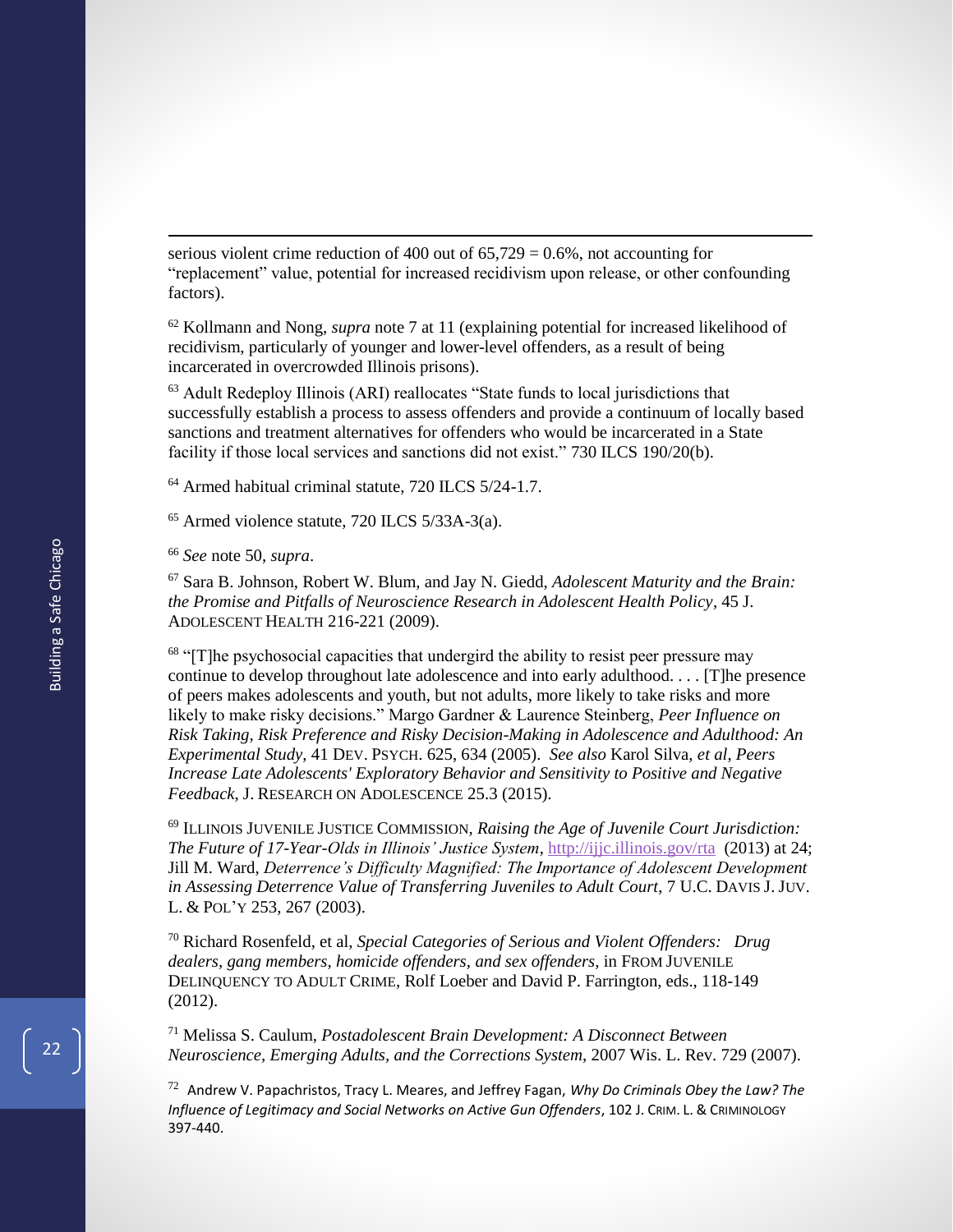<sup>73</sup> Matthew Desmond, Andrew V. Papachristos, and David S. Kirk, *Police Violence and Citizen Crime Reporting in the Black Community*, 81 AMERICAN SOCIOLOGICAL REVIEW 857-876 (October 2016).

<sup>74</sup> Monica Davey and Giovanni Russonello, *In a deeply divided Chicago, Most Agree: City is Off Course*, THE NEW YORK TIMES (May 6, 2016), available at: [http://www.nytimes.com/2016/05/07/us/chicago-racial-divisions-survey.html.](http://www.nytimes.com/2016/05/07/us/chicago-racial-divisions-survey.html)

<sup>75</sup> Samuel Bieler, *et al, Engaging Communities in Reducing Gun Violence: A Road Map for Safer Communities*, URBAN INSTITUTE,

[http://www.urban.org/research/publication/engaging-communities-reducing-gun-violence](http://www.urban.org/research/publication/engaging-communities-reducing-gun-violence-road-map-safer-communities/view/full_report)[road-map-safer-communities/view/full\\_report](http://www.urban.org/research/publication/engaging-communities-reducing-gun-violence-road-map-safer-communities/view/full_report) (April 28, 2016).

<sup>76</sup> Barragan, *et al*, *supra* note [53](#page-10-0) at 144-45*..*

 $\overline{a}$ 

<sup>77</sup> *See* ACLU OF ILLINOIS, Case Overview, *CANA v. City of Chicago*, [http://www.aclu](http://www.aclu-il.org/cana-v-city-of-chicago22/)[il.org/cana-v-city-of-chicago22/.](http://www.aclu-il.org/cana-v-city-of-chicago22/)

<sup>78</sup> ACLU OF ILLINOIS, "Chicago police deployment scheme results in inequitable, unfair service for minority neighborhoods, suit says," [http://www.aclu-il.org/chicago-police](http://www.aclu-il.org/chicago-police-deployment-scheme-results-in-inequitable-unfair-service-for-minority-neighborhoods-suit-says/)[deployment-scheme-results-in-inequitable-unfair-service-for-minority-neighborhoods-suit](http://www.aclu-il.org/chicago-police-deployment-scheme-results-in-inequitable-unfair-service-for-minority-neighborhoods-suit-says/)[says/](http://www.aclu-il.org/chicago-police-deployment-scheme-results-in-inequitable-unfair-service-for-minority-neighborhoods-suit-says/) (October 27, 2011).

<sup>79</sup> Craig Wall, *Chicago woman beats alleged rapist with crowbar, knocks him unconscious*, FOX32 CHICAGO, <http://www.fox32chicago.com/news/local/212314670-story> (last updated October 19, 2016).

<sup>80</sup> Rob Arthur, *Chicago Police Are Shooting Fewer People Since An Officer Killed Laquan McDonald*, FiveThirtyEight [http://fivethirtyeight.com/features/chicago-police-are-shooting](http://fivethirtyeight.com/features/chicago-police-are-shooting-fewer-people-since-an-officer-killed-laquan-mcdonald/)[fewer-people-since-an-officer-killed-laquan-mcdonald/](http://fivethirtyeight.com/features/chicago-police-are-shooting-fewer-people-since-an-officer-killed-laquan-mcdonald/) (October 31, 2016).

<sup>81</sup> POLICE ACCOUNTABILITY TASK FORCE, *Recommendations for Reform: Restoring Trust Between the Chicago Police and the Communities they Serve*, [https://chicagopatf.org/wp](https://chicagopatf.org/wp-content/uploads/2016/04/PATF-Complete-Recommendations-.pdf)[content/uploads/2016/04/PATF-Complete-Recommendations-.pdf](https://chicagopatf.org/wp-content/uploads/2016/04/PATF-Complete-Recommendations-.pdf) (April 2016).

<sup>82</sup> Lisa Fielding, *U.S. Attorney: Fed Probe Into Chicago Police Department Is Biggest Ever, Ongoing*, CBS CHICAGO [http://chicago.cbslocal.com/2016/09/26/u-s-attorney-fed-probe-into](http://chicago.cbslocal.com/2016/09/26/u-s-attorney-fed-probe-into-chicago-police-department-is-biggest-ever-ongoing/)[chicago-police-department-is-biggest-ever-ongoing/](http://chicago.cbslocal.com/2016/09/26/u-s-attorney-fed-probe-into-chicago-police-department-is-biggest-ever-ongoing/) (September 26, 2016).

<sup>83</sup> James Cullen, *Ending New York's Stop-and-Frisk Did Not Increase Crime*, BRENNAN CENTER [https://www.brennancenter.org/blog/ending-new-yorks-stop-and-frisk-did-not](https://www.brennancenter.org/blog/ending-new-yorks-stop-and-frisk-did-not-increase-crime)[increase-crime](https://www.brennancenter.org/blog/ending-new-yorks-stop-and-frisk-did-not-increase-crime) (April 11, 2016).

<sup>84</sup> Chip Mitchell, *Police Data Cast Doubt on Chicago-Style Stop-and-Frisk*, WBEZ NEWS [https://www.wbez.org/shows/wbez-news/police-data-cast-doubt-on-chicagostyle](https://www.wbez.org/shows/wbez-news/police-data-cast-doubt-on-chicagostyle-stopandfrisk/d79738c6-b5a2-494d-acaf-e659969b3e6b)[stopandfrisk/d79738c6-b5a2-494d-acaf-e659969b3e6b](https://www.wbez.org/shows/wbez-news/police-data-cast-doubt-on-chicagostyle-stopandfrisk/d79738c6-b5a2-494d-acaf-e659969b3e6b) (May 4, 2016).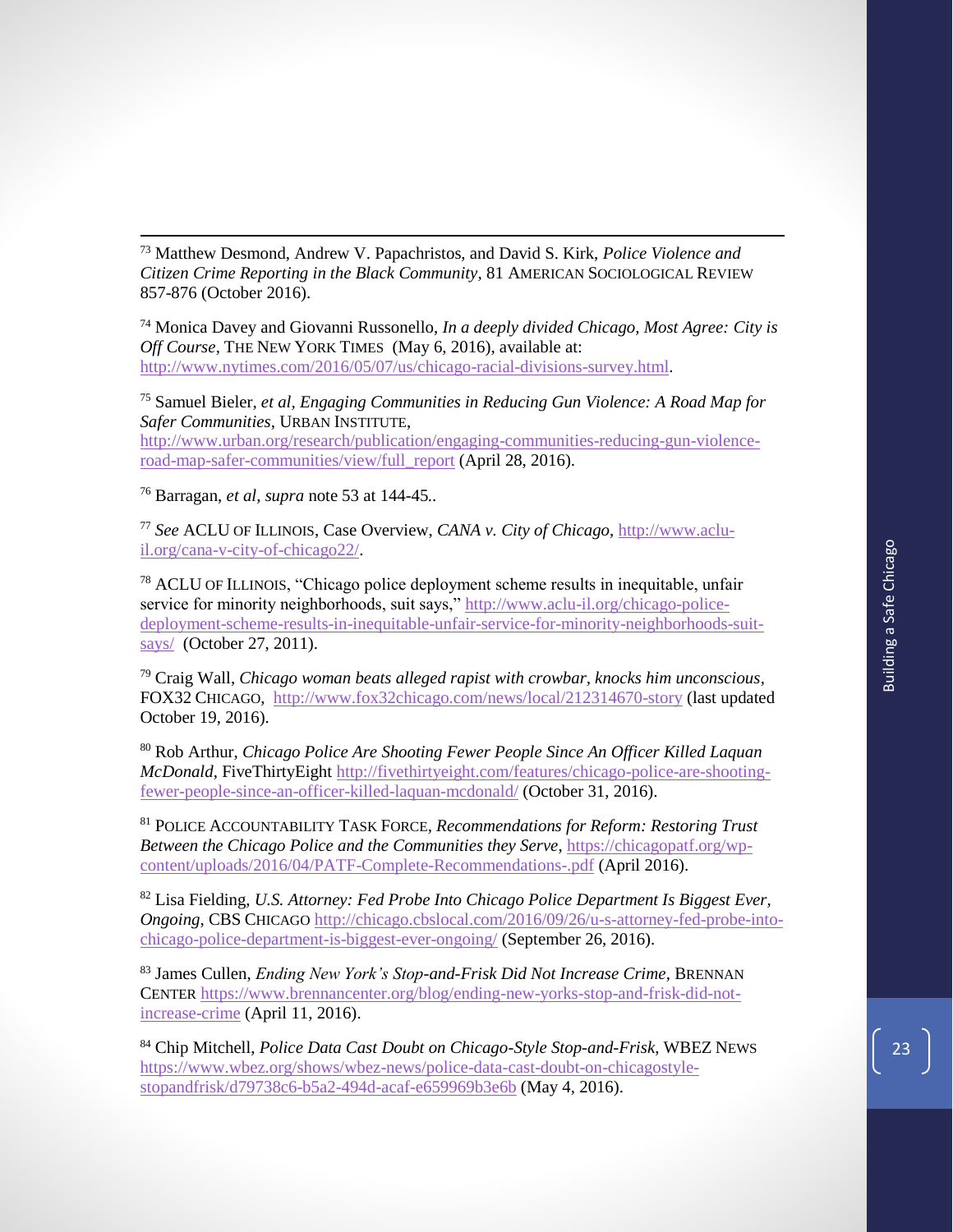<sup>85</sup> Wesley G. Skogan, *Stop-and Frisk and Trust in Police in Chicago*, NORTHWESTERN INSTITUTE FOR POLICY RESEARCH, <http://www.ipr.northwestern.edu/publications/papers/2016/WP-16-08.html> (June 23, 2016).

<sup>86</sup> ACLU OF ILLINOIS, STOP AND FRISK IN CHICAGO, [http://www.aclu-il.org/wp](http://www.aclu-il.org/wp-content/uploads/2015/03/ACLU_StopandFrisk_6.pdf)[content/uploads/2015/03/ACLU\\_StopandFrisk\\_6.pdf](http://www.aclu-il.org/wp-content/uploads/2015/03/ACLU_StopandFrisk_6.pdf) (March 2015).

<sup>87</sup> "The substantially larger (and statistically significant) effect sizes from meta-analyses of police strategies indicate that policymakers who want police to have an impact on crime would be better suited investing resources in new evidence-based strategies than funding surges in police hiring." YongJei Lee, *et al, Conclusions from the History of Research into the Effects of Police Force Size on Crime—1968 through 2013: A Historical Systematic Review*, 12 J. EXP. CRIMINOLOGY 431-451 (2016).

<sup>88</sup> Another theory being offered to explain the increase in Chicago gun fatalities is the size of the police force. Chicago has the second largest municipal force in the country. The city has just over 12,000 sworn officers (44 officers per every 10,000 residents), while New York has just under 35,000 sworn officers (41 officers per every 10,000 residents). Los Angeles has just under 10,000 sworn officers (25.9 officers per every 10,000 residents), despite having the second largest population. *Police Employment, Officers Per Capita Rates for U.S. Cities*, GOVERNING [http://www.governing.com/gov-data/safety-justice/police-officers-per-capita](http://www.governing.com/gov-data/safety-justice/police-officers-per-capita-rates-employment-for-city-departments.html)[rates-employment-for-city-departments.html.](http://www.governing.com/gov-data/safety-justice/police-officers-per-capita-rates-employment-for-city-departments.html)

<sup>89</sup> Mick Dumke, *Rahm's Spin vs. City Hall's Plea for Federal Help*, CHICAGO SUN-TIMES, [http://chicago.suntimes.com/news/the-watchdogs-rahms-spin-vs-city-halls-plea-for-federal](http://chicago.suntimes.com/news/the-watchdogs-rahms-spin-vs-city-halls-plea-for-federal-help/)[help/](http://chicago.suntimes.com/news/the-watchdogs-rahms-spin-vs-city-halls-plea-for-federal-help/) (October 28, 2016).

<sup>90</sup> Tracy Siska, *FOIA Seeking CPD Staffing Analysis*, CHICAGO JUSTICE PROJECT, <http://chicagojustice.org/2016/10/21/foia-seeking-cpd-staffing-analysis/> (October 21, 2016).

<sup>91</sup> Lolly Bowean, *Segregation Declines in Chicago, but City Still Ranks High, Census Data Show,* Chicago Tribune [http://www.chicagotribune.com/news/ct-segregation-declines](http://www.chicagotribune.com/news/ct-segregation-declines-neighborhoods-change-met-20160103-story.html)[neighborhoods-change-met-20160103-story.html](http://www.chicagotribune.com/news/ct-segregation-declines-neighborhoods-change-met-20160103-story.html) (January 4, 2016).

<sup>92</sup> Drake Baer, *Milwaukee Shows What Segregation Does to American Cities*, NEW YORK MAGAZINE, [http://nymag.com/scienceofus/2016/08/milwaukee-shows-what-segregation](http://nymag.com/scienceofus/2016/08/milwaukee-shows-what-segregation-does-to-american-cities.html)[does-to-american-cities.html](http://nymag.com/scienceofus/2016/08/milwaukee-shows-what-segregation-does-to-american-cities.html) (August 17, 2016).

<sup>93</sup> P.A. Jargowsky, THE ARCHITECTURE OF SEGREGATION: CIVIL UNREST, THE CONCENTRATION OF POVERTY, AND PUBLIC POLICY, CENTURY FOUNDATION (2015).

<sup>94</sup> See, e.g., details of "stopgap" budget shortfalls, Leslie Helmcamp, *Invest in Youth, Not Prisons,* VOICES FOR ILLINOIS CHILDREN FISCAL POLICY CENTER <http://www.voices4kids.org/investinyouthnotprisons/> (August 2016) at 11.

<sup>95</sup> Elizabeth Kneebone and Richard V. Reeves, *The Intersection of Race, Place, and Multidimensional Poverty*, BROOKINGS INSTITUTION,

 $\overline{a}$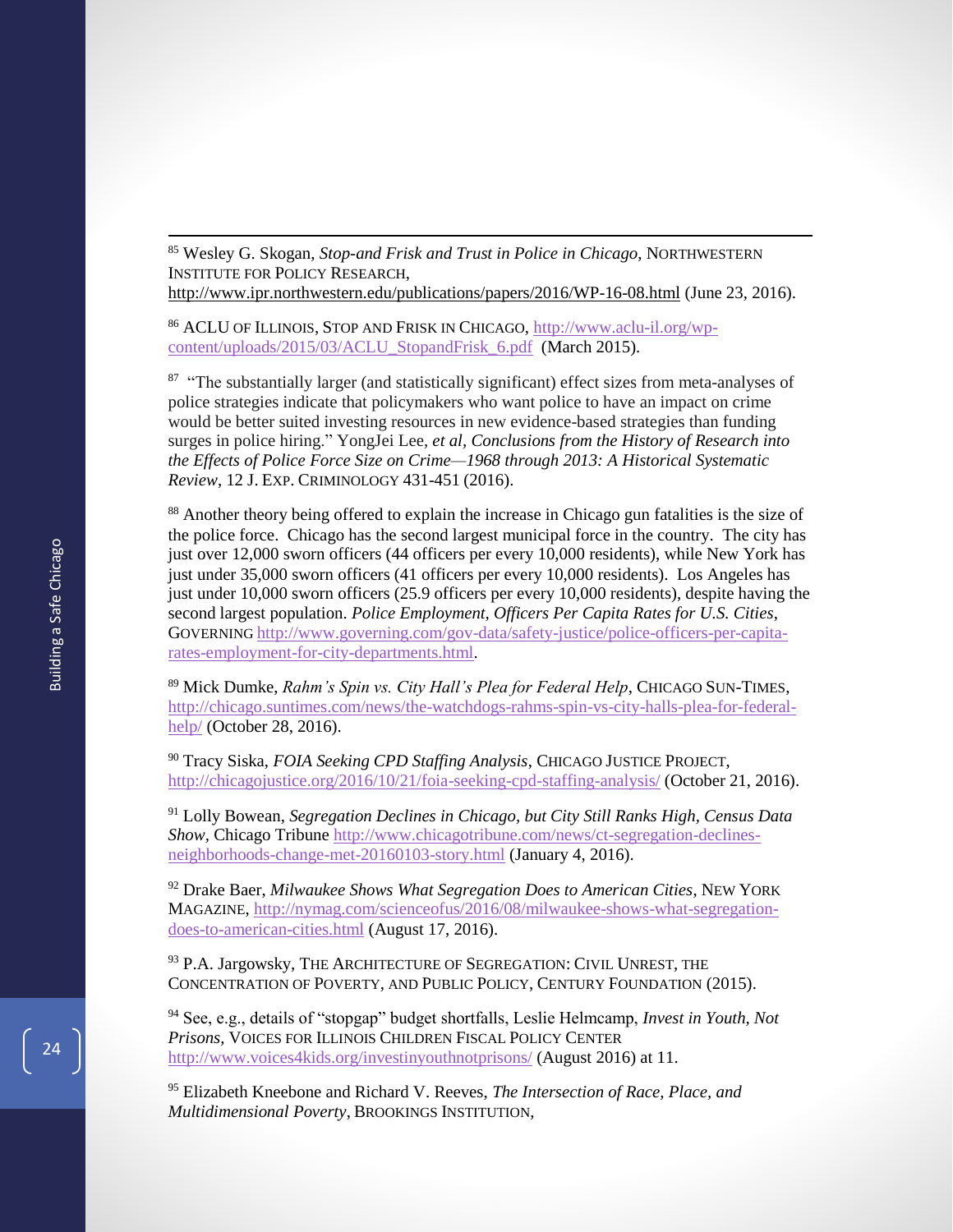[https://www.brookings.edu/research/the-intersection-of-race-place-and-multidimensional](https://www.brookings.edu/research/the-intersection-of-race-place-and-multidimensional-poverty/)[poverty/](https://www.brookings.edu/research/the-intersection-of-race-place-and-multidimensional-poverty/) (April 21, 2016).

<sup>96</sup> "In Chicago, 96 percent of both black and Latino students attend majority-poverty schools." Janie Boschma and Ronald Brownstein, *The Concentration of Poverty in American Schools*, THE ATLANTIC

[http://www.theatlantic.com/education/archive/2016/02/concentration-poverty-american](http://www.theatlantic.com/education/archive/2016/02/concentration-poverty-american-schools/471414/)[schools/471414/](http://www.theatlantic.com/education/archive/2016/02/concentration-poverty-american-schools/471414/) (February 29, 2016).

<sup>97</sup> Stephanie Schmitz Bechteler, *100 Years and Counting: The Enduring Legacy of Racial Residential Segregation in Chicago in the Post-Civil Rights Era (Part one -- Impact on Residence, Housing and Transportation),* THE CHICAGO URBAN LEAGUE, [http://www.thechicagourbanleague.org/cms/lib07/IL07000264/Centricity/Domain/1/CULtiva](http://www.thechicagourbanleague.org/cms/lib07/IL07000264/Centricity/Domain/1/CULtivate%20Part%201_Residential%20Segregation%20and%20Housing-Transportation_Final%20Draft_3-1-16_10P.pdf) [te%20Part%201\\_Residential%20Segregation%20and%20Housing-](http://www.thechicagourbanleague.org/cms/lib07/IL07000264/Centricity/Domain/1/CULtivate%20Part%201_Residential%20Segregation%20and%20Housing-Transportation_Final%20Draft_3-1-16_10P.pdf)[Transportation\\_Final%20Draft\\_3-1-16\\_10P.pdf](http://www.thechicagourbanleague.org/cms/lib07/IL07000264/Centricity/Domain/1/CULtivate%20Part%201_Residential%20Segregation%20and%20Housing-Transportation_Final%20Draft_3-1-16_10P.pdf) (March 2016).

<sup>98</sup> Teresa L. Córdova, *et al*, *Lost: The Crisis Of Jobless and Out Of School Teens and Young Adults In Chicago, Illinois and the U.S.,* GREAT CITIES INSTITUTE, UNIV. OF ILLINOIS AT CHICAGO (January 2016), *available at:* [https://greatcities.uic.edu/2016/02/01/lost-the-crisis](https://greatcities.uic.edu/2016/02/01/lost-the-crisis-of-jobless-and-out-of-school-teens-and-young-adults-in-chicago-illinois-and-the-u-s/)[of-jobless-and-out-of-school-teens-and-young-adults-in-chicago-illinois-and-the-u-s/.](https://greatcities.uic.edu/2016/02/01/lost-the-crisis-of-jobless-and-out-of-school-teens-and-young-adults-in-chicago-illinois-and-the-u-s/)

<sup>99</sup> Tom Houseman, *How Segregation Creates Chronic Unemployment, Poverty Traps, and Crime*, OAK PARK REGIONAL HOUSING CENTER, [http://www.oprhc.org/2016/08/how](http://www.oprhc.org/2016/08/how-segregation-creates-chronic-unemployment-poverty-traps-and-crime/)[segregation-creates-chronic-unemployment-poverty-traps-and-crime/](http://www.oprhc.org/2016/08/how-segregation-creates-chronic-unemployment-poverty-traps-and-crime/) (August 31, 2016).

<sup>100</sup> Bechteler, *supra* note [97.](#page-15-0)

<sup>101</sup> COMMUNITY ANTI-VIOLENCE AND RESTORATION EFFORT (CARE FOR CHICAGO) *City-County Action Plan*, [http://www.ccachicago.org/wp](http://www.ccachicago.org/wp-content/uploads/2015/08/CARE4Community-Action-Plan.pdf)[content/uploads/2015/08/CARE4Community-Action-Plan.pdf](http://www.ccachicago.org/wp-content/uploads/2015/08/CARE4Community-Action-Plan.pdf) (July 2012).

<sup>102</sup> COMMUNITIES UNITED, ET AL, *The \$3.4 Trillion Mistake: The Cost of Mass Incarceration and Criminalization, and How Justice Reinvestment Can Build a Better Future for All,*  [http://communitiesunited.org/sites/apncorganizing.org/files/PROOF%20Communities%20Un](http://communitiesunited.org/sites/apncorganizing.org/files/PROOF%20Communities%20United%20JR%20report%20%28for%20print%29%20%281%29.pdf) [ited%20JR%20report%20%28for%20print%29%20%281%29.pdf](http://communitiesunited.org/sites/apncorganizing.org/files/PROOF%20Communities%20United%20JR%20report%20%28for%20print%29%20%281%29.pdf) (October 17, 2016).

<sup>103</sup> *Id.*; Illinois state fact sheet.

<sup>104</sup> THE PEW CHARITABLE TRUSTS, *Collateral Costs: Incarceration's Effect on Economic Mobility* 

[http://www.pewtrusts.org/~/media/legacy/uploadedfiles/pcs\\_assets/2010/collateralcosts1pdf.p](http://www.pewtrusts.org/~/media/legacy/uploadedfiles/pcs_assets/2010/collateralcosts1pdf.pdf) [df](http://www.pewtrusts.org/~/media/legacy/uploadedfiles/pcs_assets/2010/collateralcosts1pdf.pdf) (2010).

<sup>105</sup> *Id.*

 $\overline{a}$ 

<sup>106</sup> *Id.*